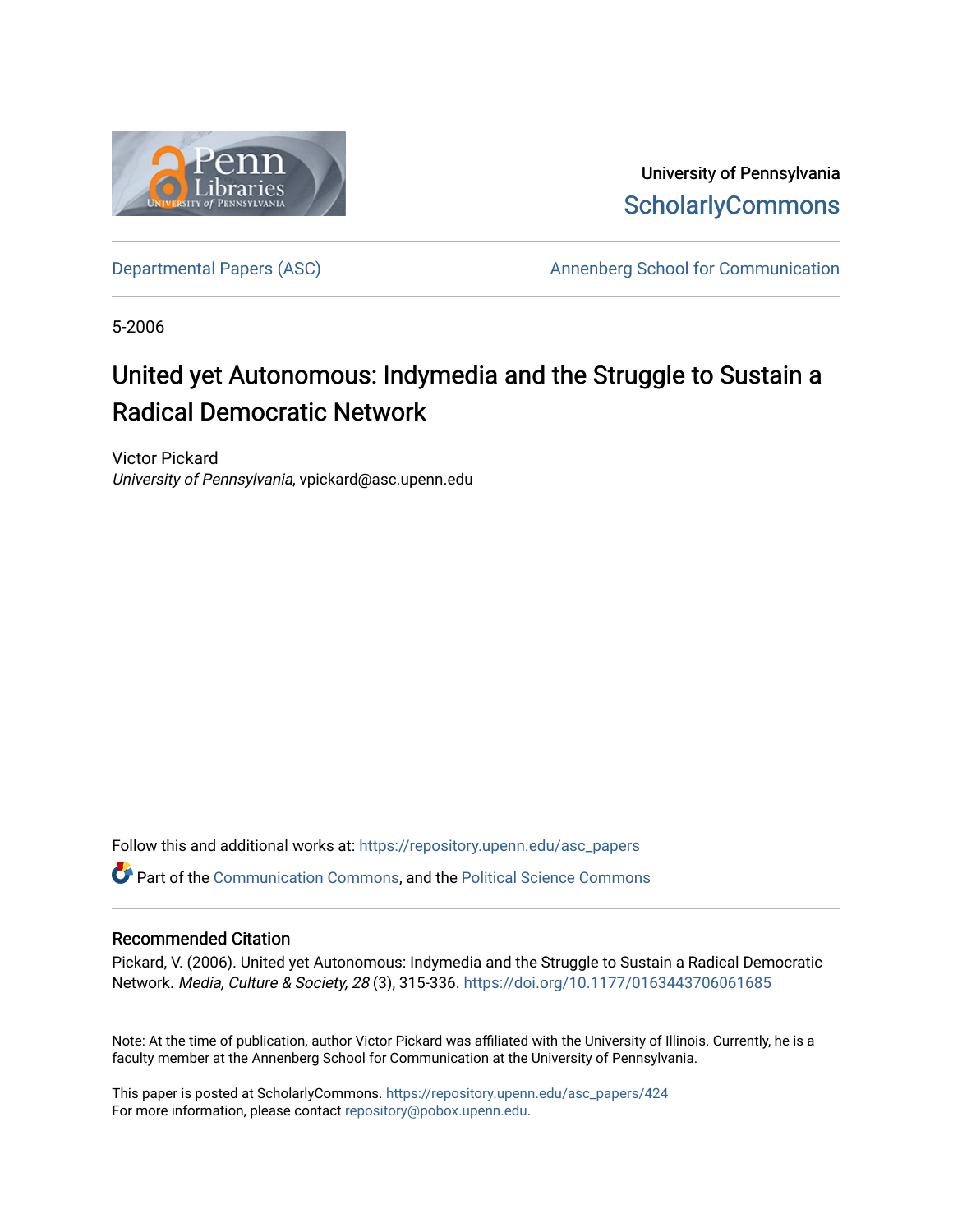## United yet Autonomous: Indymedia and the Struggle to Sustain a Radical Democratic Network

## Abstract

The past decade has witnessed an emergent form of activism increasingly defined by its reliance on internet strategies, network social structures and participatory practices. Internet strategies employed by many contemporary activists include websites, listservs and hyperlinked networks used for exchanging information, mobilizing both old and new constituencies, and coordinating collective action. Networks of organizations and individuals are formed both on and offline and decision-making within these groups is often made by consensus. Perhaps best characterizing this activism is its lack of hierarchy, epitomized by democratic communications, both within and between networked organizations. This article focuses on Indymedia, a prime institutional exemplar for the indicators mentioned above internet-based activism, network formation and participatory politics. Specifically, it addresses issues related to sustainability and political efficacy in radical democratic activist networks that are increasingly enabled by internet technologies.

## Keywords

cyberactivism, democratic theory, internet studies, political communication, social movements

## **Disciplines**

Communication | Political Science

## **Comments**

Note: At the time of publication, author Victor Pickard was affiliated with the University of Illinois. Currently, he is a faculty member at the Annenberg School for Communication at the University of Pennsylvania.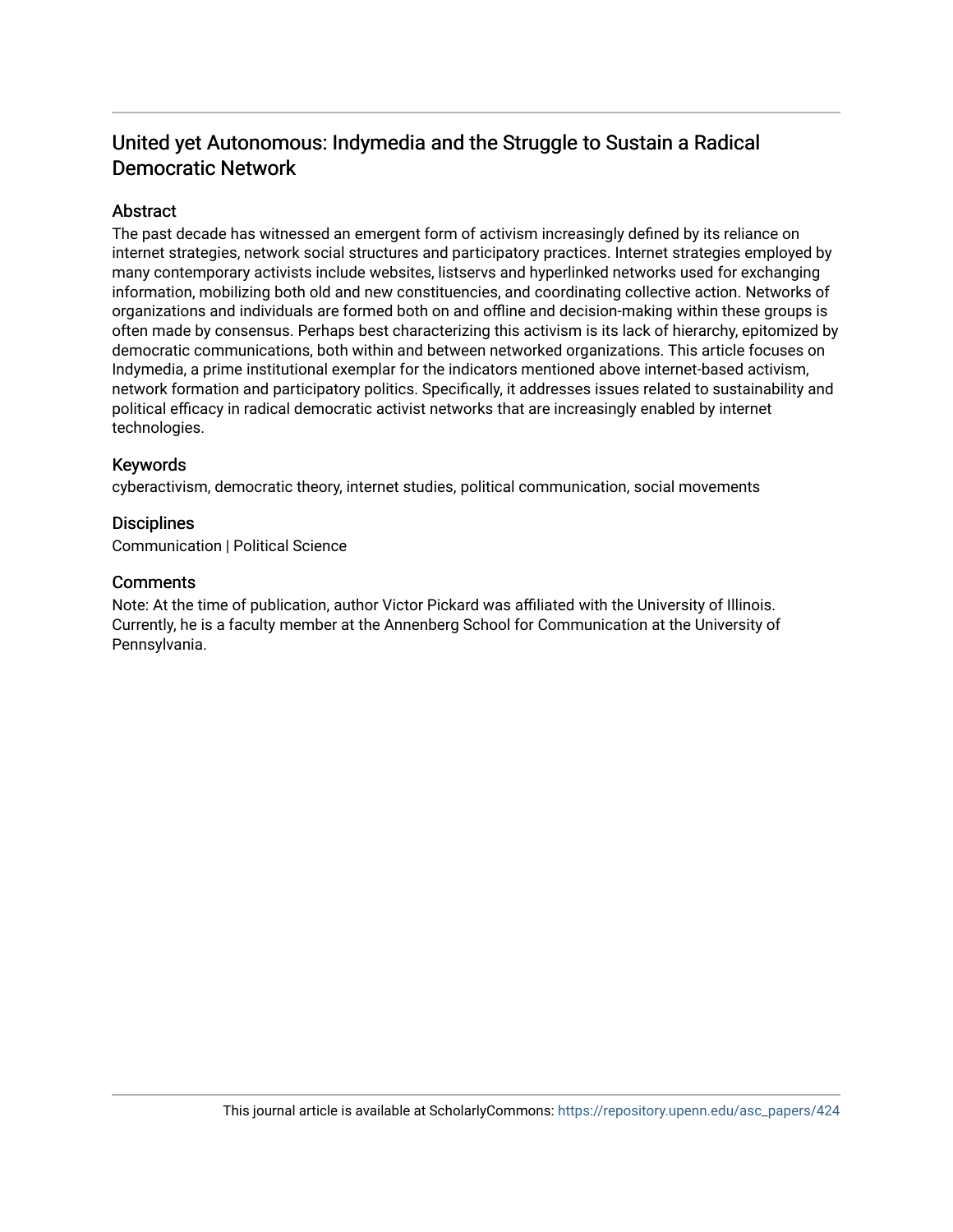United yet autonomous: Indymedia and the struggle to sustain a radical democratic network

Victor W. Pickard UNIVERSITY OF ILLINOIS, URBANA-CHAMPAIGN

In the fall of 2002, the Indymedia global network was in crisis. A \$50,000 Ford Foundation Grant solicited for an international network-wide IMC (Independent Media Center, i.e. Indymedia) conference had seemed imminent, but months of preparation came to naught when one member organization, the IMC in Argentina, exercised what amounted to a 'block' in the consensus process, thus bringing the money and the conference to a halt. Argentina IMC members considered Ford Foundation money tainted by historical ties. To accept the money, in their opinion, would irreparably compromise IMC principles.

#### **Tensions in the network**

Argentina's veto set off raging debate across local and global IMC listservs. Some IMC activists thought the network should abandon normal consensus procedures and take the money, especially considering that for many organizations like the Seattle IMC, there was already a precedent for receiving foundation money. Others noted that the money was granted to only the Urbana-Champaign IMC, whose 501c3 non-profit status allows it to serve as a kind of bank for the entire network. Until this point, the fundraising activities of individual IMCs had never been subject to network blocks. The situation was further complicated, however, when other IMCs joined Argentina in solidarity to ensure that the network adhered to IMC consensus principles.

The failure to agree on taking foundation money signified a major identity crisis for the network. Many activists were adamant about remaining a radical organization and not, as one activist put it, 'becoming just another NGO'. However, accepting the grant may have gone a long way towards preventing this drift away from radical politics. Theoretically, the conference would strengthen IMC network ties by creating an opportunity for face-to-face deliberation in which IMC members, many from developing nations, could discuss ongoing process-related concerns of critical import for the sustainability of the network.

This apparent breakdown in the global network consensus procedure is a significant event for both scholars and activists for a number of reasons. It highlights the limitations of radical democracy – specifically, consensus decision-making – when elevated to the level of a large network. It also delineates tensions between the global network and local IMCs. Finally, it underscores a potential problem when no process is in place for dealing with network-wide decisions, especially around contentious issues such as accepting large sums of money. Such impasses may cast doubt on the IMC network's long-term sustainability – especially as they continue to gain scores of new member organizations each year. Yet, despite such formidable obstacles, the IMC network somehow continues to function and even flourish as a rapidly expanding global network.

The remainder of this article explores how radical democratic practices get negotiated at the global IMC network level, and whether it is sustainable and coherent in terms of the IMC's founding radical democratic principles, codified in what many IMC members consider to be their founding charter or constitution: the 'principles of unity'. By 'radical democratic' I mean those values based on radical egalitarianism as defined by inclusivity, plurality, diversity, openness, transparency and accountability. Within this democratic practice all hierarchical power structures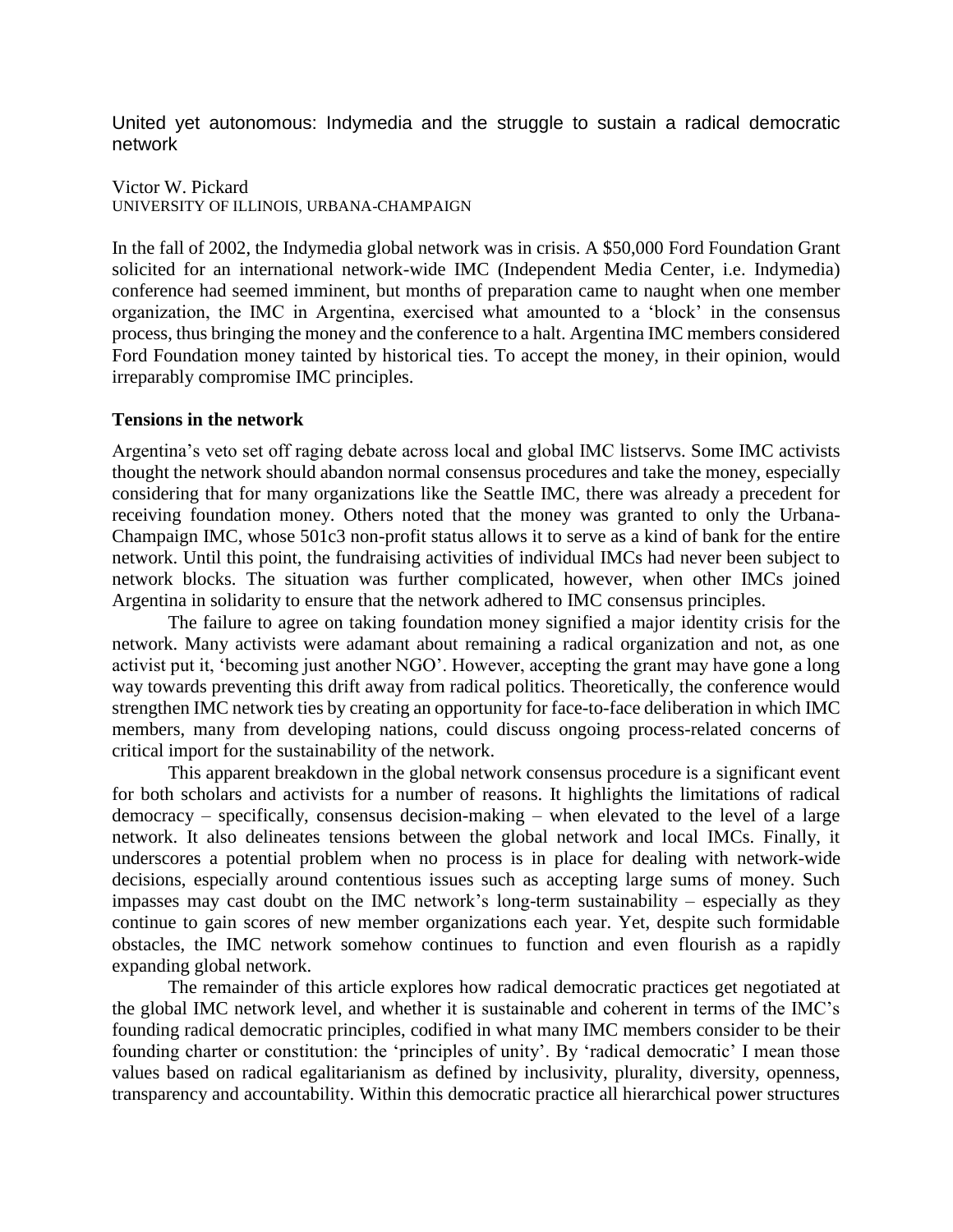are contested and, when possible, leveled. Applying multiple qualitative methods to a case study of the Seattle IMC and global listserv data, I examine how IMC members negotiate radical democratic ideals at the network level and how they sustain this network.

## **Situating Indymedia**

The past decade has witnessed an emergent form of activism increasingly defined by its reliance on internet strategies (Castells, 1996), network social structures (Diani, 2003) and participatory practices (Polletta, 2002). Internet strategies employed by many contemporary activists include websites, listservs and hyperlinked networks used for exchanging information, mobilizing both old and new constituencies, and coordinating collective action (Melucci, 1996; Tarrow, 1998). Networks of organizations and individuals are formed both on and offline (Castells, 1996) and decision making within these groups is often made by consensus (Polletta, 2002). Perhaps best characterizing this activism is its lack of hierarchy (Gerlach, 2001), epitomized by democratic communications, both within and between networked organizations.

Indymedia is a prime institutional exemplar for the indicators mentioned above – internetbased activism, network formation and participatory politics. Yet, heretofore, scholars in the realm of social movement, democratic and digital media theory have largely overlooked these significant developments. What sets Indymedia apart, however, is its commitment to radical democratic practices, which they extend even to the global network level. Indeed, Indymedia practice embodies a particular strand of democratic theory, one that I situate within a larger theoretical context in the following.

## **Defining Indymedia**

Many stories can be told about the sudden rise of the Independent Media Center (IMC, popularly referred to as 'Indymedia'). It is an interactive news website, a global network and a radically democratic organization. My research for this study focuses primarily on the last dimension: Indymedia as a global network. With a rapidly growing membership of approximately 5000 individuals and more than 150 groups that span over 50 countries across six continents, Indymedia is arguably one of the more significant developments to emerge from the internet in recent years. Yet practice has largely outrun researchers' attempts to theorize Indymedia. In this study I treat Indymedia as an institutional exemplar of contemporary internet-based activism and foreground network-related characteristics.

Indymedia is a challenging subject to study. Transcending global/local and offline/online dichotomies, both the IMC web-based and organizational models are steadily replicated in an everexpanding network. The Seattle IMC is a particularly apt site for a case study. The flagship Indymedia organization, the Seattle IMC, was created during the 1999 World Trade Organization (WTO) protests to provide noncorporate accounts of grassroots political events. As one node within this network, the Seattle IMC is held in special regard for being not only the first, but also one of the few IMCs that has, for most of its existence, maintained its own physical space for meetings, fundraisers and other community events.

Using multiple methods to triangulate data, including participant observations, open-ended interviews and analysis of email lists, I address questions related to network sustainability, radical democratic practice, internet-based activism and social movement organizations. I also discuss strengths and limitations of these organizational forms and propose strategies for making them more politically effective.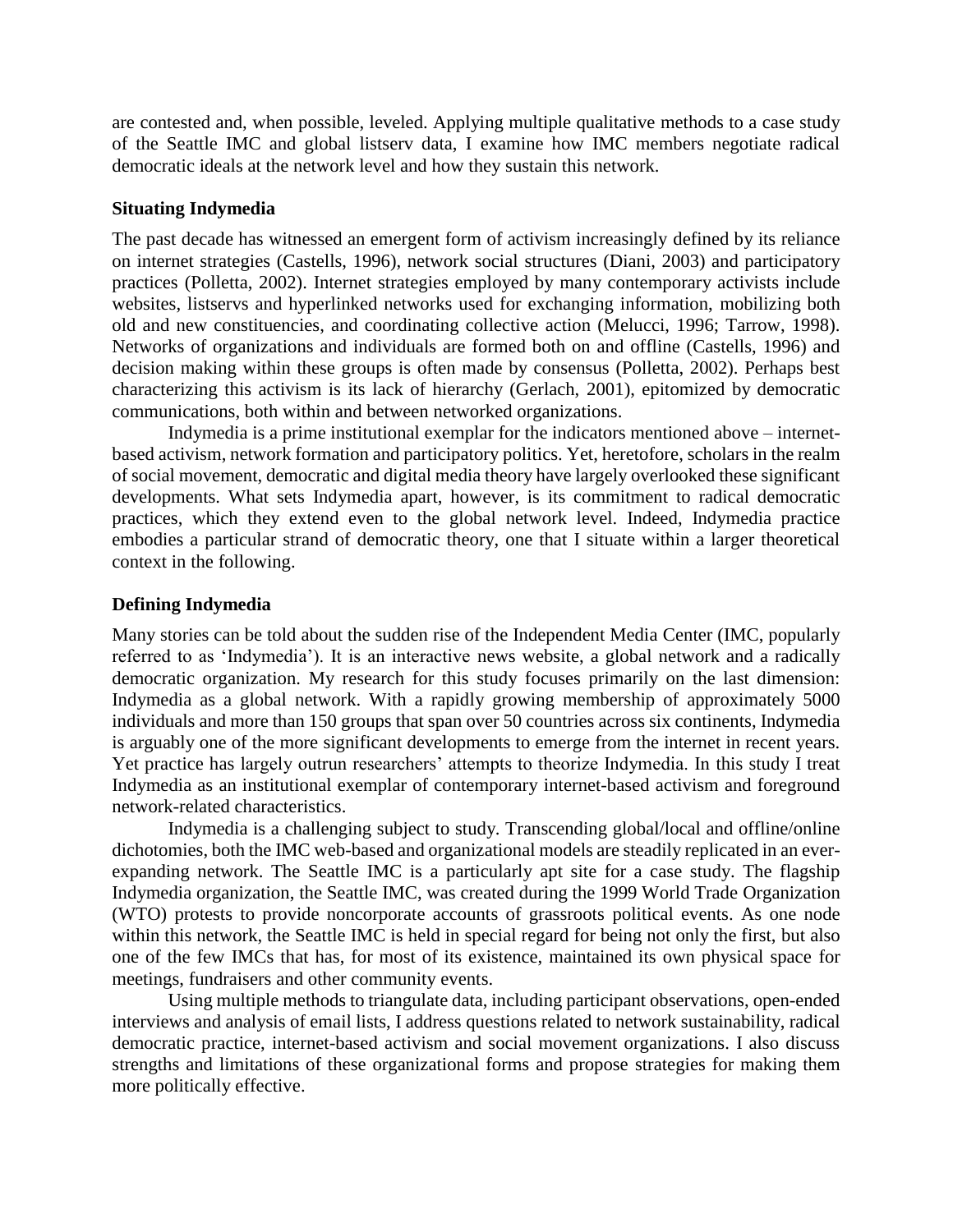#### **Theoretical framework**

New political forms, such as the radical democracy of Indymedia, require new theoretical models. Previous scholarship demonstrates how radical democratic principles structure Indymedia textual, technical and institutional constructions (Pickard, forthcoming). I build upon this argument by examining Indymedia's radical democratic practice in terms of network sustainability. Recent attempts by scholars to understand the emerging contours of internetworked activism have yielded mixed results (Langman and Morris, 2003). Numerous theorists have recognized the increasing prevalence of networks within social movements (Arquilla and Ronfeldt, 2001; Bennett, 2003a, 2003b; Castells, 1996; Diani, 2003; Gerlach, 2001; Hardt and Negri, 2000; Melucci, 1996; Rheingold, 2002). But we have yet to see models of how radical democracy figures within these global movements, and how such practices may pose specific opportunities and challenges while structuring networks in interesting and surprising ways.

In developing a theoretical framework, I draw from the following three areas: social movement theory, network theory and internet studies. A wealth of literature falls under the rubric of 'social movement theory' and a similarly expansive corpus covers network analysis. While social movement theory has traditionally focused on activist organizations, in recent years network theory has been successfully adapted to tracing organizational activity on the web. The following literature review is by no means comprehensive and only addresses several theoretical models in each field that I have found useful in attempting to theorize Indymedia and its radical democratic politics.

#### *The rise of networks*

Commentators from a wide range of disciplines have noted that in recent years society has become more network-based (Castells, 1996; Hardt and Negri, 2000). Similarly, leading theorists are beginning to recognize the prominence of networks in social movements (Diani, 2003; Gerlach, 2001). Although Keck and Sikkink (1998) remind us that activist networks are far from new, Castells (1996) makes it clear that such a pervasive 'networking logic' is gradually supplanting earlier, more linear and hierarchical paradigms, which allows for more democratic processes. Missing from many of these accounts, however, is a precise definition of what the term 'network' means. Castells does finally provide a basic definition at the end of his first *Network Society*  volume:

A network is a set of interconnected nodes. A node is the point at which a curve intersects itself. What a node is . . . depends on the kind of concrete networks of which we speak. They are stock exchange markets . . . national councils of ministers . . . poppy fields, clandestine laboratories, secret landing strips, street gangs . . . television systems. . . Networks are open structures, able to expand without limits, integrating new nodes as long as they are able to communicate within the network, namely as long as they share the same communication codes. (1996: 470)

Echoing Castells' emphasis on communications being a critical piece of network operations, Keck and Sikkink (1998) define networks as essentially 'communicative structures'.

Podolny and Page (1998) argue that, unlike markets and hierarchies, network forms of organization are characterized by enduring relationships and exchanges based on trust, legitimacy and ethical behavior. These relationships are distinct in nature because there is no legitimate organizational authority reinforcing them, which is why the network structure dovetails so well with anarchic-leaning Indymedia activists. Radical democracy at the global network level is only made possible with this lack of an organizational command center. Further, Podolny and Page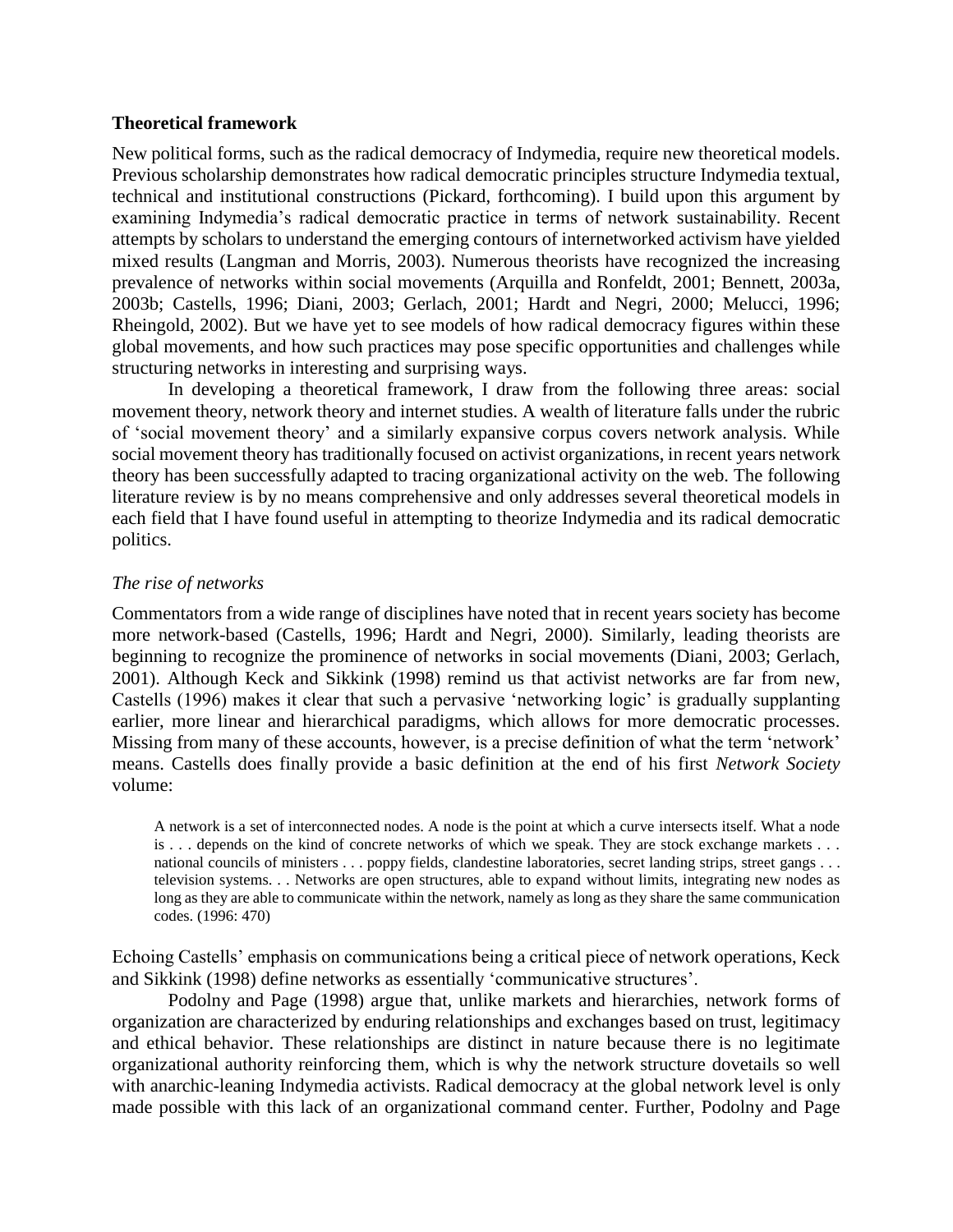claim that networks possess distinctive advantages over other organizational forms, such as a greater possibility for learning new skills, acquiring knowledge, gaining legitimacy and improving the management of resources. These assets make networks increasingly popular in business and government as well as activist and non-profit sectors.

#### *Social movements as networks*

Typical of progressive global movement (PGM) organizations, Indymedia is made up of networks while also comprising part of a larger network. As essentially communicative structures, networks are convenient models by which we may understand social movements. Castells asserts, 'Networks are the fundamental stuff of which new organizations are and will be made' (1996: 168). Diani (1992) has also noted that social movements are often conceived as social networks of informal and formal organizations. In more recent work, Diani defines social movements as a 'highly heterogeneous network structure' (2003).

Although this is not necessarily a new idea – as demonstrated in the following description of Gerlach and Hine's work – Diani believes that 'recent scholarship points to the fact that interest in the relationship between social movements and social networks has grown both in the range of topics addressed, and the depth of research results' (2003: 1). Many of the authors in Diani and McAdam's book, *Social Movements and Networks* (2003), treat networks as a central feature of social movements.

For present purposes, I do not delve too deeply into social movement theory. However, Indymedia's most salient attributes, namely, its reliance on networks and radically democratic practice, falls outside explanatory models connected to political opportunity structures, resource mobilization and identity frames (Benford and Snow, 2000; Gamson, 2001; McAdam, 1982; McAdam et al., 2001; McCarthy and Zald, 1977; Tarrow, 1998, 1998). Nevertheless, there are some social movement theoretical models that are useful for understanding the global phenomenon of Indymedia.

Some of the earliest and best work supporting a research paradigm for understanding social movement organizations such as Indymedia was that of Gerlach and Hine, who stated: 'We have found that movement organization can be characterized as a network – decentralized, segmentary and reticulate' (1970: 33). In the late 1960s, Gerlach and Hine determined that the most common type of activist organization was a 'segmentary, polycephalous, and integrated network' (acronym: SPIN). Significantly, Gerlach (2001) adjusted his SPIN model to be less polycephalous (manyheaded) and more polycentric (many-centered), indicating that contemporary social movements tended to be less leader-focused.

Considering that Indymedia is non-hierarchical and anti-leadership to an almost dogmatic level, the SPIN model is perhaps the best existing model that can be adopted to accurately describe Indymedia. However, the SPIN model fails to emphasize novel attributes of Indymedia, such as the focus on radical democracy and a reliance on the internet. With these theoretical adjustments, we can begin to make sense of Indymedia, both as an organization and a network.

Gerlach further explicates these theories (this time folding the 'integrated' category into the networked category) in his updated model: *segmentary* (composed of many diverse groups, which grow and die, divide and fuse, proliferate and contract); *polycentric* (having multiple, often temporary, and sometimes-competing leaders or centers of influence); *networked* (forming a loose, reticulate, integrated network with multiple linkages through travelers, overlapping membership, joint activities, common reading matter, and shared ideals and opponents) (2001: 289–90). Gerlach argues that this type of network organization is 'more adapted to the task of challenging and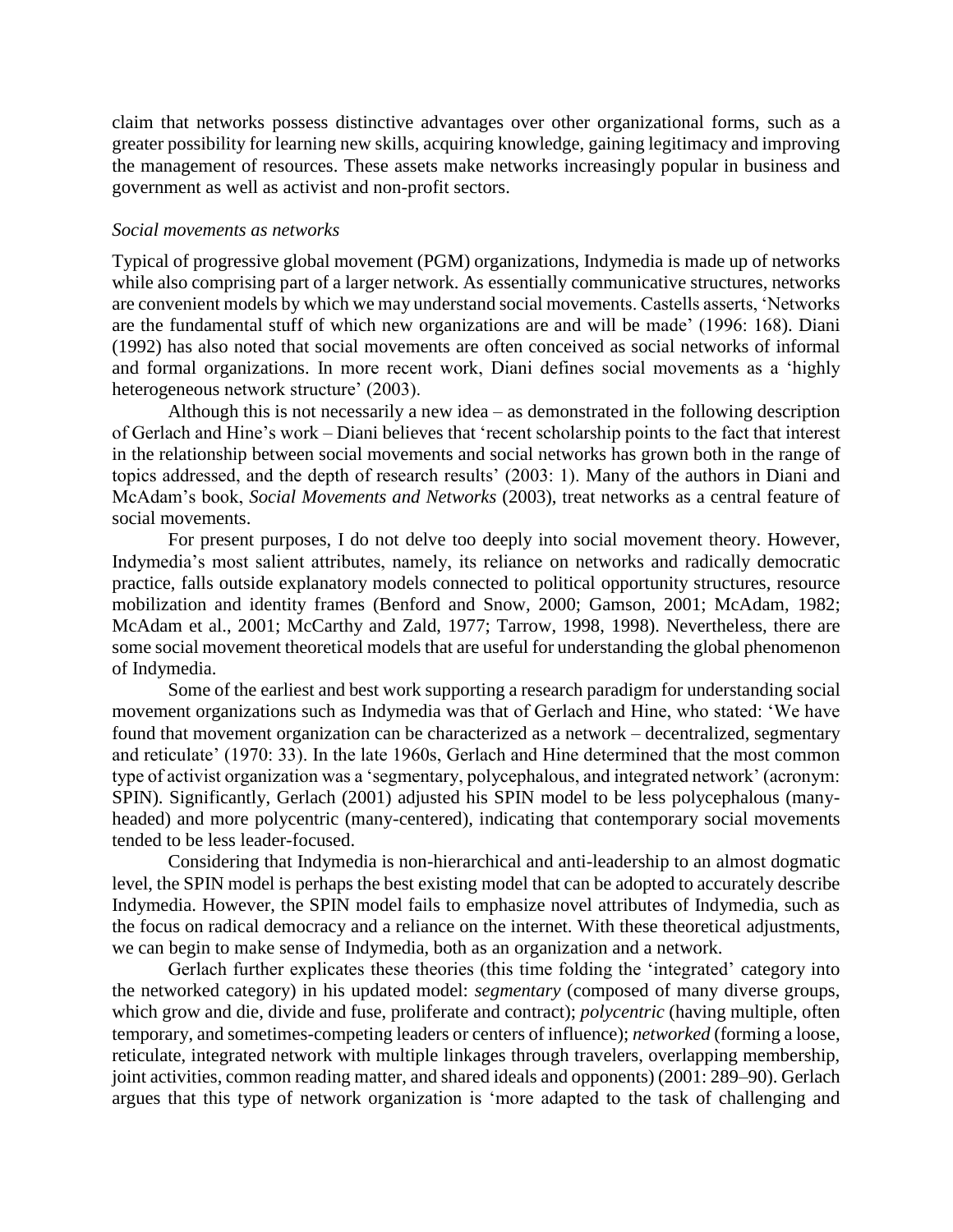changing society and culture than was a centralized organization' (2001: 290). The integrated principle, though no longer pronounced in this updated model, suggests a shift from ideology to personal identity relationships.

Thus, another advantage of SPIN models as embodied by Indymedia is that they are less bound by rigid ideological doctrines. In describing a 'horizontal structure of distributed activism' Bennett expands on this theme in the following:

The requirement for ideological coherence seems far weaker in global activist circles today. The integrative function is provided by personal ties, recognition of common threats, pragmatism about achieving goals, and the ease of finding associations and information through the Internet. Inclusiveness has become a strong metaideological theme. (2003a: 7)

Although the case of the Argentina IMC's veto runs counter to this description, according to Bennett (2003b), many of these fluid networks are held together by weak or thin ties based on particular narratives, such as opposition to an abusive corporation, but not reaching the level of ideological doctrine. On one level, a 'be the media' media democracy narrative holds Indymedia together. On another level, a larger metanarrative based on radical democracy and articulated in the principles of unity acts as a kind of network glue that binds Indymedia.

#### *Activist networks and the internet*

Although transnational activist networks existed long before the internet (Keck and Sikkink, 1998), there is accumulating evidence that the internet accelerates network and social movement formation on local and global levels (Castells, 1996). In discussing the 'networking logic' characteristic of contemporary society, Castells writes, 'This topological configuration, the network, can now be materially implemented, in all kinds of processes and organizations, by newly available information technologies. Without them the networking logic would be too cumbersome to implement' (1996: 62).

One obvious advantage afforded by internet usage is that it helps create network and movement coordination as evidenced by the wide use of email, online calendars, hyperlinking and other means of facilitating information flows between networked activist organizations. Wall (2003) shows how email lists help foster social movement identity formation. Downing (2001a) points out that such radical alternative media traditionally sustained social movements much as Indymedia does today. Castells (1996) argues that the networking logic of the internet dovetails with network formation offline. This confluence greatly aided social movement groups such as the Zapatistas, who continue to wage an indigenous rights struggle in southern Mexico during the mid to late 1990s (Cleaver, 1998; De Angelis, 2000).

In describing the ways in which the internet facilitates the formation of networks, Redden (2001), notes that the large convergences of people in global justice demonstrations against corporate power owe their scale to online organizing between geographically dispersed interest groups. In these cases, Redden argues 'the Internet is used as a kind of meta-connection between more traditional local-level organizational activities such as meetings, telephone trees, leafleting, and posting flyers and stickers' (2001: n. p.). Observing that the internet strengthens relationships between geographically dispersed and issue-based groups, Redden (2001) reinforces Sassen's (1998) argument that non-state and often low-financed groups are leveling the power game against state and corporate power.

Further, Sassen asserts that hacker culture instilled the telecommunications technology with ideals such as 'decentralization, openness, possibility of expansion, no hierarchy, no center,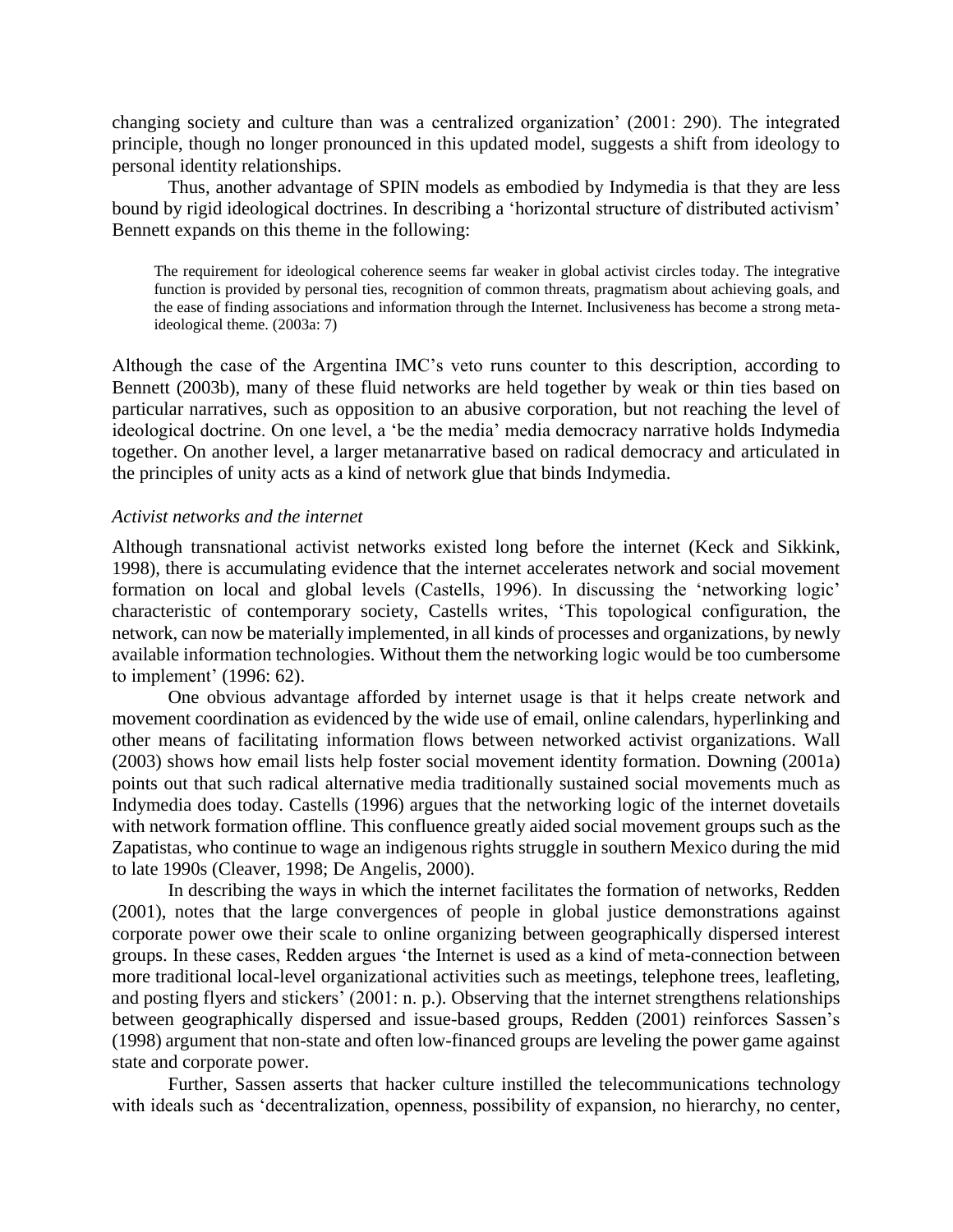no conditions for authoritarian or monopoly control' (1998: 177) – ideal conditions for network formation. Sassen also sees the internet as 'a space of distributed power', in which she believes 'Civil Society, from individuals to nongovernmental organizations, has engaged in a very energetic use of cyberspace from the bottom up' (1998: 192). Similar to what Appadurai and others have called 'globalization from below' (2000: 13), activists at the grassroots level are not only defying corporate power, but also actively globalizing their dissent, largely via internet technology. Indymedia is a prime example of such a grassroots global network.

The internet has been crucial in facilitating this process by linking transnational groups, providing affordable communications and also conveniently dovetailing with pre-existing anarchic ideals shared by many contemporary activist groups. Melucci, inspired by Gerlach and Hines, writes 'recent telecommunications and computing are more compatible with the "decentralized, segmentary and reticulate" structure . . . typical of more recent movements' (1996: 113). This type of PGM organizational network can be observed with the Zapatistas, the Direct Action Network (DAN) and Indymedia. Wall writes:

In the end, we can conclude that Seattle was not an anomaly, but rather the prototype for a global anti-corporate domination social movement that will increasingly rely on the Internet – for its benefit while also at its peril. While other media and even face-to-face organizing will remain vital, this new communication technology has and will continue to affect the face of social change in ways that we have yet to fully comprehend. (2002: 40)

Wall suggests that 'Just as [NGO networks] can ubiquitously spring to life with impassioned calls to action and reams of supporting data, they can mutate into some other cause in some other place in some other time. Or they can simply disappear' (2002: 41).

Some researchers have contended that this fluid and distributed online structure allows for multiple sites to work on the same issue in a way that is similar to a lilliputian or swarming strategy, allowing smaller entities to overcome corporate Goliaths with a multi-pronged attack (Arquilla and Ronfeldt, 1998; Brecher et al., 2000; Wall, 2002). Indymedia's repertoire relies on internetbased strategies, which enables activists with limited resources to inflict what Coopman (2004) has termed 'resource burn' against more powerful adversaries, such as corporate news organizations, in which these behemoths concede power to smaller foes after suffering unacceptable losses.

Renowned technology commentator Howard Rheingold (2002) refers to spontaneous networks created by digital media as 'Smart Mobs'. Like a school of fish, these self-organized groups of people, through their personal digital communications such as text messaging, are able to act in concert in surprising ways. Such phenomena have been credited with a regime change in the Philippines and WTO protests in Seattle. Rheingold says this is possible because the internet 'amplifies cooperation'. Pickard (2004) argues that this amplified cooperation process gives rise to new forms of democratic practice, ranging from radical to liberal models. Accumulating evidence indicates that non-hierarchical structures facilitated by digital media help create conditions conducive to network-formation and radical democratic practices.

#### *Levels of Indymedia networks*

Within Indymedia there are at least three levels of networks: interpersonal networks consisting of individuals and working groups; organizational networks for each individual IMC consisting of allies; and the IMC-only network consisting of the 150-plus IMCs. In the following I explicate the latter two levels of networks and describe how they are reflected by hyperlinks.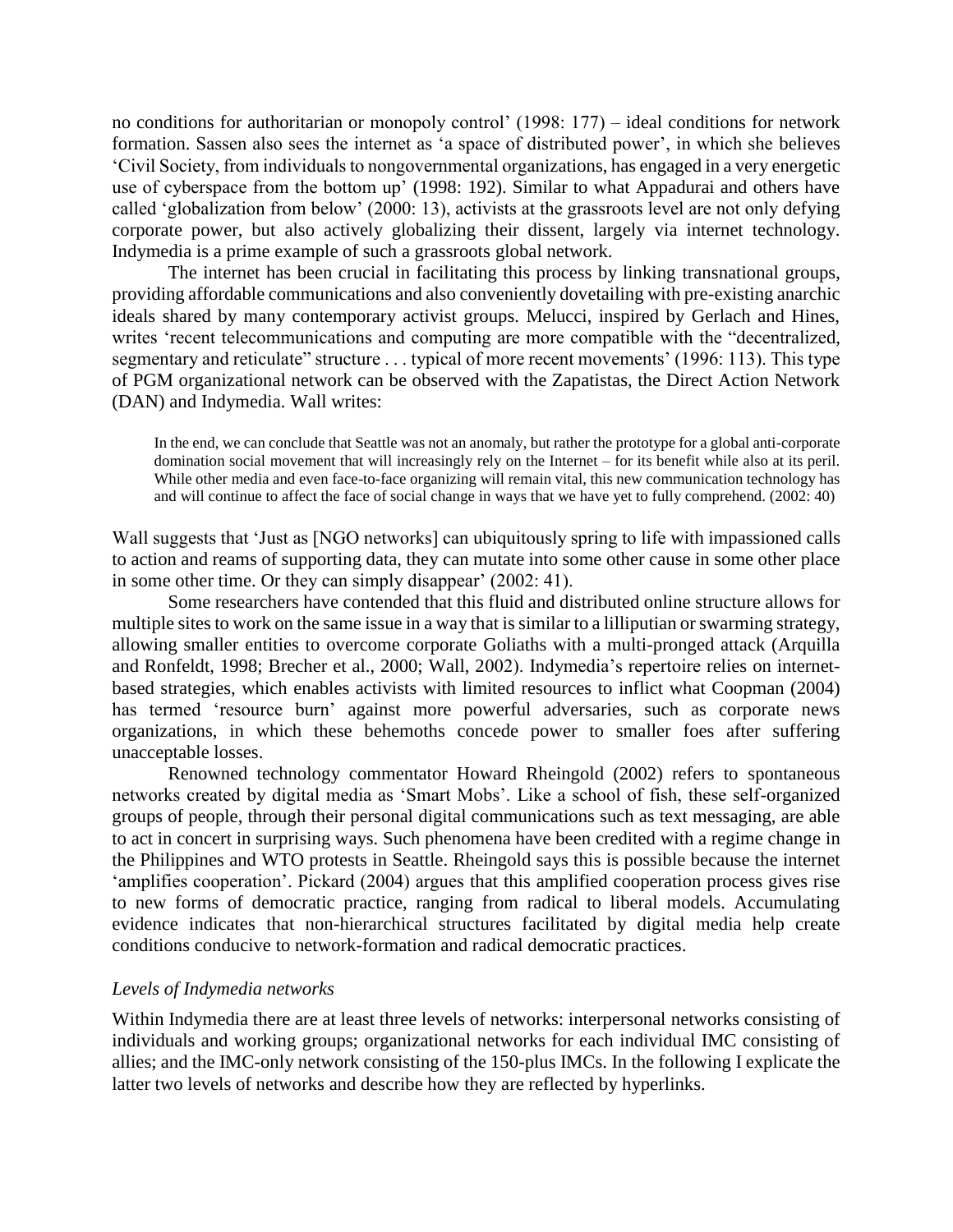*Global network.* Referred to as 'IMC global' or, in some process documents, 'the network of Independent Media Centers (NIMC)', the global network is clearly bounded by hyperlinks. Each IMC site connects to every other IMC site via links prominently featured on the left-hand column of each IMC home page. One umbrella site, [www.Indymedia.org,](http://www.indymedia.org/) acts as a kind of central hub. Though it runs occasional global news features, most often it syndicates stories from local IMC sites and commands no prominence within the network except as a gateway to other specific IMC sites.

Ronfeldt and Arquilla (2001) offer a useful model for understanding the non-hierarchical structure of the IMC global network. They have put forth three basic models illustrating the geometry of different kinds of network structures: chain network (a linear connection of nodes), star or hub network (all nodes connect to a central hub), and an all-channel network (every node connects to every other node). The all-channel network is arguably most representative of many PGM networks, though rarely is it actualized to the remarkable degree of the Indymedia network. In theory, at least, the non-hierarchical relationship indicated by the all-channel network is meant to symbolize the radical egalitarianism championed by many IMC activists. Following the anarchic affinity model, which was designed to mediate between small and larger groups, each node consisting of a local IMC commands a significant degree of autonomy within the larger network.

*Sub-network*. Beyond linking to the other IMCs in the network, each IMC site also connects to a wide range of non-IMC websites. These relationships comprise smaller networks – one per local IMC – within the global network. I refer to these smaller networks as 'sub-networks.' Each IMC sub-network consists of hyperlinked connections to allies and, in some cases, adversaries. Further, each of these sub-networks is embedded in specific cultural contexts and diverse communities of practice (Lave and Wenger, 1991) that sometimes complicate efforts toward global network cohesion.

#### **Induction of new IMCs and network growth**

An important part of network expansion – and arguably the most functional IMC global process – is the induction of new IMCs. Process-related documents concerning the new IMC process are linked to the Seattle IMC site. The overview of the network, its theory and practice is explained in the following:

The strength of the IMC as a concept comes directly from its organizational structure; namely, a decentralized network of autonomous collectives whose shared resources allow for the creation of a social and digital infrastructure that is independent of state and market forces. It is our intention as a media movement to build out this structure so that, on the one hand, we have local IMCs throughout the world that are autonomous in their decision making while, on the other hand, we are united in a network form of organization that allows for collaboration on a level previously reserved for state and corporate interests. The extent the network is effective in challenging abusive systems of power is directly related to our ability to create decentralized structures. It is our ability to be flexible and simultaneously united that has proven effective.

However, it cannot be understated that in order for collaboration to occur network wide, there needs to exist a set of guidelines and a process by which we all agree to work. Quite frankly, it is necessary to resist any efforts by a local collective, for example, that wishes to develop a non-participatory, top-down structure, or would like to create a corporation out of a local IMC. To this end, we have developed guidelines for network participation in the form of two crucial documents: the Principles of Unity and the Membership Criteria. These documents, in a sense, are a pact amongst media activists that allow for the network to exist. It is under these assumptions that we are united yet autonomous. (Indymedia, 1999–2005)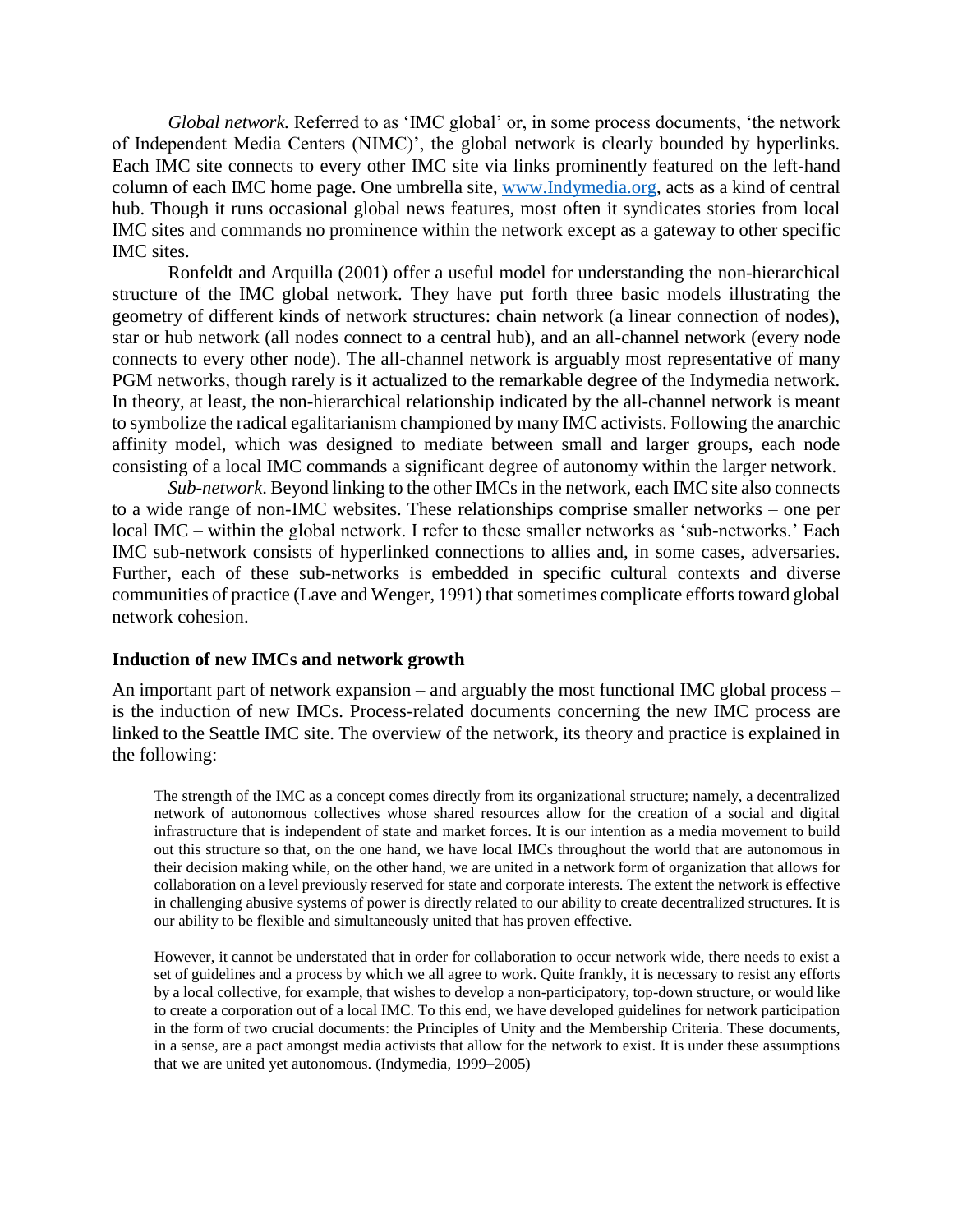Guided by these principles of remaining 'united yet autonomous', new IMCs are inducted into the network according to a particular set of procedures. This new IMC process also happens to be one of the best examples of where global network consensus regularly occurs online, and indicates the functional aspect of the principles of unity since all new IMCs must agree to them before being accepted into the network. One reason for its success, however, is that relatively few people are currently involved with this process, making a kind of passive consensus more likely. Nevertheless, the constant tension negotiated between small groups and the centralizing power of the global network is a balancing act, and sometimes falters as in the case with the Ford Foundation grant.

## **Network sustainability**

In addressing necessary conditions for network formation and indicators of network strength and sustainability, Ronfeldt and Arquilla (2001) have determined five levels of organizational practice that must be satisfied and maintained: organizational level (the organizational design); narrative level (the story being told); doctrinal level (the collaborative strategies and methods); technological level (the information systems); and the social level (the personalities that assure loyalty and trust). Ronfeldt and Arquilla describe the ideal network in the following:

The strongest networks will be those in which the organizational design is sustained by a winning story and a well-defined doctrine, and in which all this is layered atop advanced communications systems and rests on strong personal and social ties at the base. (2001: 324)

They also note that the narrative level is especially crucial for the 'all channels' type of network such as Indymedia. Indymedia seems to satisfy all levels, but some may argue that the network begins to break down at the narrative and doctrinal levels, especially around issues related to differing interpretations of the principles of unity.

## **Related research**

Although some research has been done on the history and various aspects of the Indymedia communications model (Deuze, 2004; Downing, 2001b; Halleck, 2002; Jankowski, 2003; Kidd, 2003; Morris, 2004; Pickard, forthcoming), the web-based network aspect of Indymedia has yet to be carefully examined. Garrido and Pickard (2003) conducted a preliminary comparative analysis of different IMC sub-networks by exploring a rare opportunity afforded by Indymedia design – a uniform web-based structure constructed within multiple social/cultural/political contexts. Because each IMC website is relatively uniform, they ascribed significant social meaning to those differences borne out by a comparative hyperlink analysis, and found radical and reformist differences according to regional configurations.

Building on these earlier studies, I extend my focus to the network aspect of Indymedia, especially at the global level. Based on interviews with Indymedia activists, it is clear that a crucial document, the 'Principles of Unity', acts as a key text that binds the culturally disparate network together. However, according to core IMC members – and judging from global IMC listserv discussions – varying interpretations of this text generate a fair amount of controversy within the network, especially when network-wide decisions are being made. The ongoing tension between the assumed autonomy of each individual IMC and the centralizing codes – that all IMCs, at least in theory, support – seems to be constantly in play.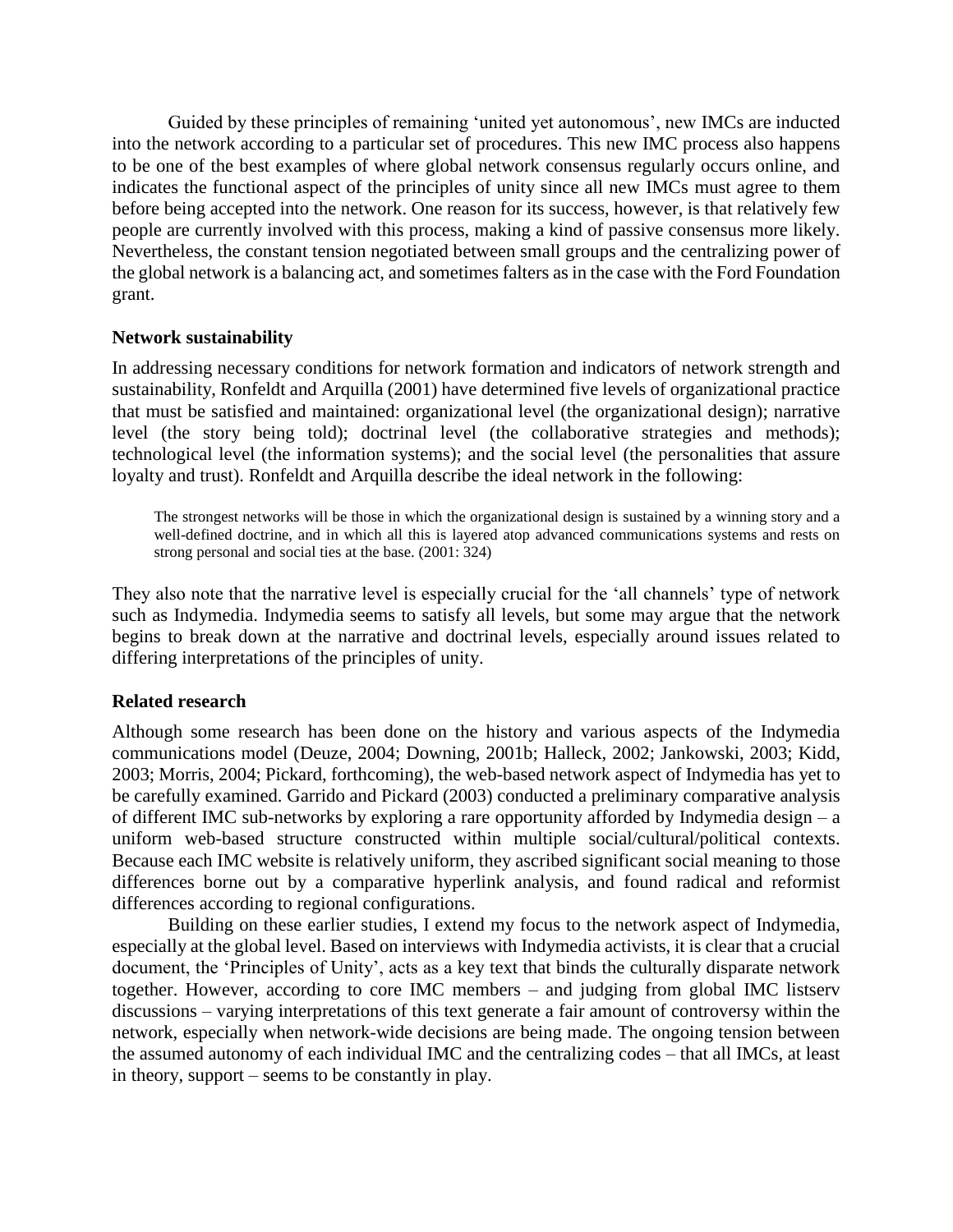Though these principles are still cause for varying interpretations and ratifications, all IMCs must endorse the principles prior to being accepted into the network. The one major exception is the first 30–40 'legacy IMCs' that were formed before the principles were codified, and some of these IMCs have since re-endorsed them.

## **Towards a model of Indymedia**

Indymedia provides us with an interesting case. Its SPIN principles and reliance on the internet are symptomatic of PGM tendencies. But the level to which it adheres to radical democratic principles and the ways in which they are manifest are idiosyncratic of Indymedia as an organization. In other words, Indymedia is a radical democratic organization made possible by adherence to SPIN principles. The potential for reaching this level of democratic organization is magnified by the internet's amplification of cooperative capacities. Given what we think we know about activist trends, gleaned from work by Bennett (2003b), Gerlach (2001), Polletta (2002) and Tarrow (1998), among others, we can expect the following trends in contemporary activism: non-hierarchical, less ideologically rigid and network-based.

Indymedia implements radical democracy throughout each of the three major domains of Indymedia. We see evidence for this in their technological code (exemplified by open publishing), their network structure (exemplified by hyperlinks) and their organizational structure (exemplified by their consensus model). Beyond the scope of this article, but also an important component, is Indymedia's function as a news organization.

Drawing from these themes, I propose four general research questions:

- RQ1: How does Indymedia correspond to social movements trends?
- RQ2: How are radical democratic principles manifest at the Indymedia global network level?
- RQ3: What factors contribute to network growth?
- RQ4: Can we begin to ascertain network sustainability?

In the following I employ multiple methods, including textual, hyperlink and participant observation analyses to trace various facets of Indymedia that all tell, I argue, similar stories of inclusivity, plurality, diversity, openness, transparency and accountability. By using these various levels of analysis, I try to explain the various mechanisms sustaining Indymedia as a viable democratic communications model.

Specifically, I am interested in the question of whether open participation and consensus model organizations are sustainable or coherent in terms of their founding principles. In this article I argue that not only are they sustainable and coherent, but these models explain how such internetworked activist coalitions become possible. This democratic openness, I argue, is the key to network growth. By moving the debate away from resource mobilization and contentious politics and focusing more on democratic communications, my argument challenges the notion upheld by some social movement theorists that social movement growth hinges primarily on brokerage and collective identity framing. In the case of Indymedia, it is this radical democratic discourse manifesting in democratic communication processes that serves as the organizational glue making the global network cohere.

## **Methods**

My data derives from interviews with core Seattle IMC members and participant observations. The latter began as an open-ended exploration initially guided by the question 'What is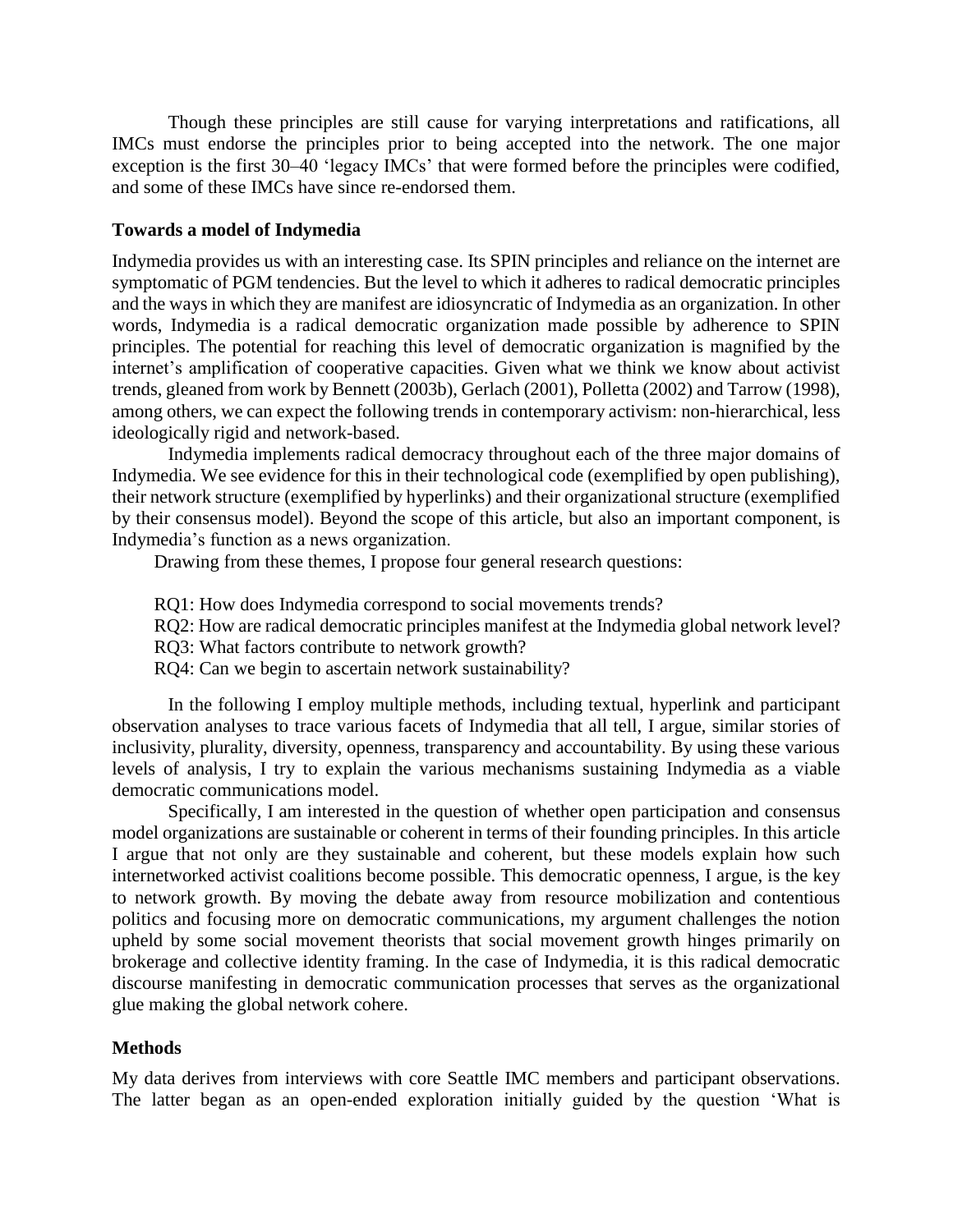Indymedia?' Following a description of the qualitative process by Ragin, the 'interplay between evidence-based images and theoretical ideas expressed through analytic frames leads to a progressive refinement of both' (1994: 102). Eventually, my theoretical frame narrowed to questions pertaining to Indymedia practice, especially with regards to radical democracy and sustainability issues at the level of the global network. It would be a fair assessment that most Seattle IMC members are primarily preoccupied with local concerns, but several are very engaged with global concerns. Speaking with these individuals and gathering information from the global process Indymedia listserv provided me with rich background data on issues pertaining to global network operations.

This part of my analysis is informed by extensive background information stemming from nearly three years of volunteering for and participant observation of the Seattle IMC. During this time, I participated in approximately 50 meetings and events, wrote several news stories for the newswire and received daily emails, usually several per day, from the general, media, media literacy and liaison IMC listservs. In addition to my extensive field notes, I draw from hundreds of archived listserv emails accessible via the Seattle IMC website.

In examining my interview and listserv data, my participant observations combined traditional offline methods (Clifford and Marcus, 1986; Fetterman, 1998) focused on organizational practice with online methods (Wall, 2003) focused on listservs. Initially, my observations were guided by open-ended analytical frames and gradually evolved into more specific frames concerned with the radical democratic practices and process issues in general. I also discussed process-related issues with members outside of the Seattle IMC who were involved with the network-wide debate.

It must be noted that for both the Seattle IMC and the entire global Indymedia network pivotal events occurring after the period of my analysis (ending in the summer of 2003) are important subjects for analysis, but fall beyond the parameters of this present study. Likewise, I am careful not to over-generalize Seattle-specific observations to the entire Indymedia network. Each local IMC is situated in a particular social and cultural milieu that leads to significant differences in institutional norms. My analysis is deepened by my experiences over the last two years as a member of the Urbana-Champaign IMC based in Illinois. These experiences further sensitize me to what was idiosyncratic in the Seattle IMC and what is more symptomatic of principles and tensions shared by the global network. So as not to over-generalize from Seattlespecific viewpoints, I also examined emails from three major global lists – finance, communications and process – covering the months from September 2002 to June 2003. Specifically, I looked at the major themes of debate surrounding IMC identity as a global network.

## **Findings and discussion**

One surprising finding that emerged from interviewing several self-described 'tech geeks' about global network issues was what appeared to be a partial disconnect between website design and organizational ideology. For example, based on my interviews, there did not seem to be a particular ideological reason for why the principles of unity and other process-related issues are not rendered more salient on the Seattle IMC home website. As they are positioned now, it is difficult to locate them online. Despite this lack of clear causation, my comparative data for the global network indicate similar patterns across other IMC sites that may suggest underlying reasons for the absence of the principles of unity. A similar tension exists with regard to hyperlink relationships.

Although hyperlink patterns seem to indicate radical egalitarianism, the politics of maintaining the network are far messier than hyperlink relationships would suggest, as exemplified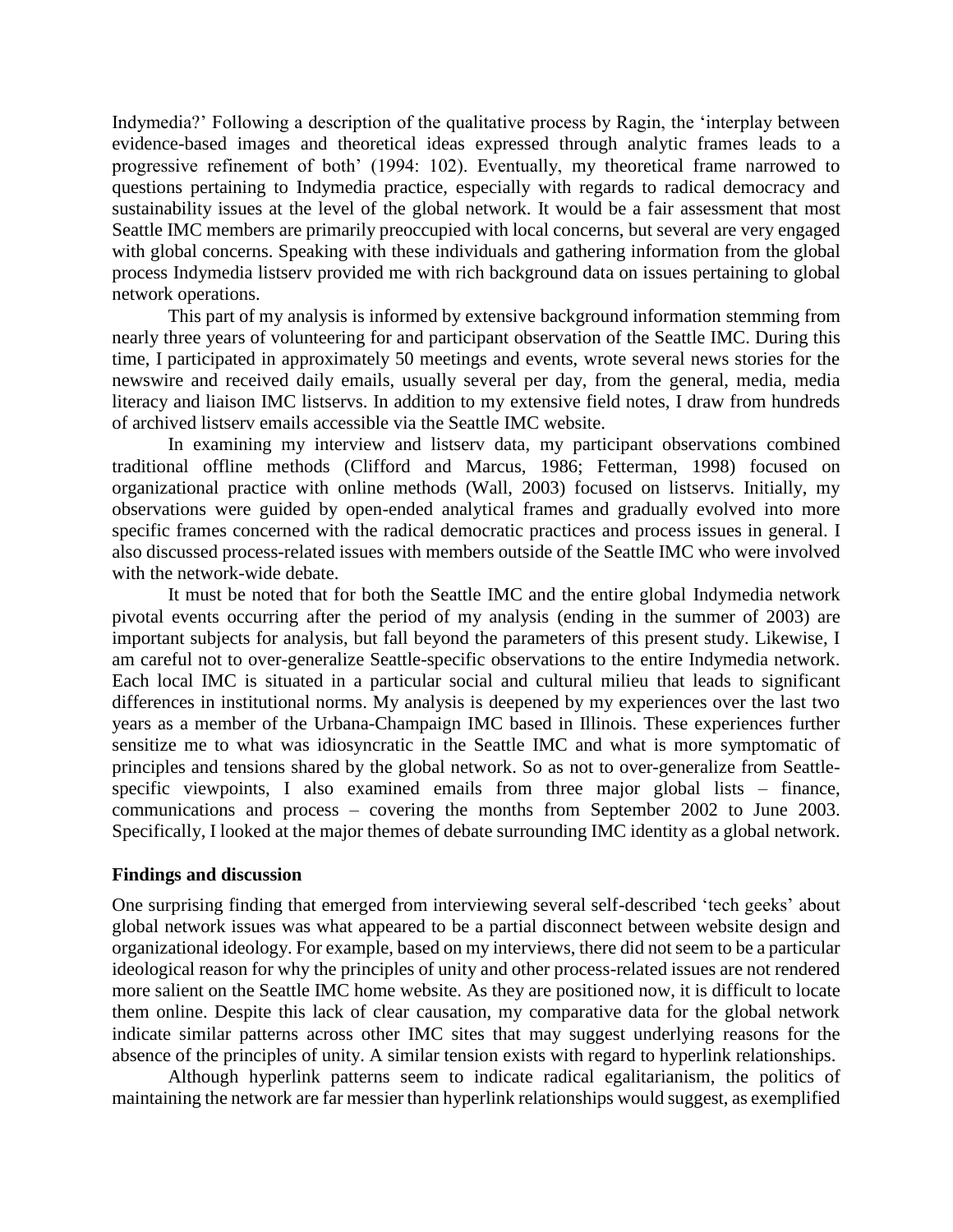by contention over money issues. Because the entire network has not officially ratified the principles of unity, the IMC has yet to codify a strict definition of consensus as their central identity. This status prompted one activist to say to me in an interview that Indymedia is a 'network that is not a network' or a 'network that is struggling to become a network'. Further, this activist says that until there is some way to discipline rogue IMCs in the network, the network will forever remain vulnerable to identity crises that erupt around divergent interpretations of the meaning and significance of the principles of unity. Other observations suggest an ongoing struggle to find solutions for making network decisions involving money, as suggested by the following e-mail quote:

. . . as some of you might be aware, we do not have a principle of unity surrounding money and in our vast and diverse network of over 110 imcs around the world, we do not have consensus around money, fundraising or grants, let alone even a process for making that decision. (Seattle IMC general email list, 12 February 2002)

This member, along with several others, set up a 'tactical media fund' (TMF), which was positioned to accept grants from foundations such as the Open Society Institute (OSI). The following email sent from the same author to the IMC general email list on 28 January 2003 during the 2003 World Social Forum conference is worth looking at in full for insights into the TMF, the OSI grant and the implications for maintaining a large global network governed by radical democratic practices.

. . . i am in porto alegre with many many imc people and 100,000 other people from all over the world, primarily the south . . . bringing together a global democracy movement in all its diversity. i think the challenges facing indymedia . . . are a microcosm of this larger macro movement . . . [questions pertaining to] tmf and osi do not rest in a vaccuum, isolated from other larger network concerns. but rather, the concerns are also a direct result of some of indymedia's ongoing global network issues of governance, decision-making, lack of process and structure. these are big challenges we face as a network and I would only hope that we would act in a respectful way as we move forward in discussion, locally and globally. so much of what we read on the global lists is inflammatory because people do not know all the details. we will need some education to get on the same page, we will need some trust and respect to engage in thoughtful dialogue and problem solving attitude and we will need to think outside the box for the network as a whole as we strive to figure out things as a social network. networks are new models of organizing in an international and globalized activist community and many other groups are facing similar challenges. we are not alone and we can really figure out many things if we want to and provide a model for other international networks who are struggling with these same questions. (sic; Seattle IMC general email list, 12 February 2002)

This email shows the important links between global network decision-making, the prospects of radical democracy on a large scale, and the importance of negotiating the politics of money matters in maintaining the network.

#### **Sustainability issues**

A major problem with Indymedia network sustainability lies with interpreting the 'Principles of Unity'. As noted before, for an 'all channels' network like Indymedia, the central narrative is especially important. According to Arquilla and Ronfeldt's model, Indymedia network problems would occur at the narrative, but especially the doctrinal level. Because there are no principles dictating how money should be handled – or how any network-wide decisions should be made – there is often confusion and contention when such action is called for.

In the Seattle IMC there is also a recurring tension between radical and media democracy. Similarly, Garrido and Pickard's (2003) hyperlink network analysis research indicates that the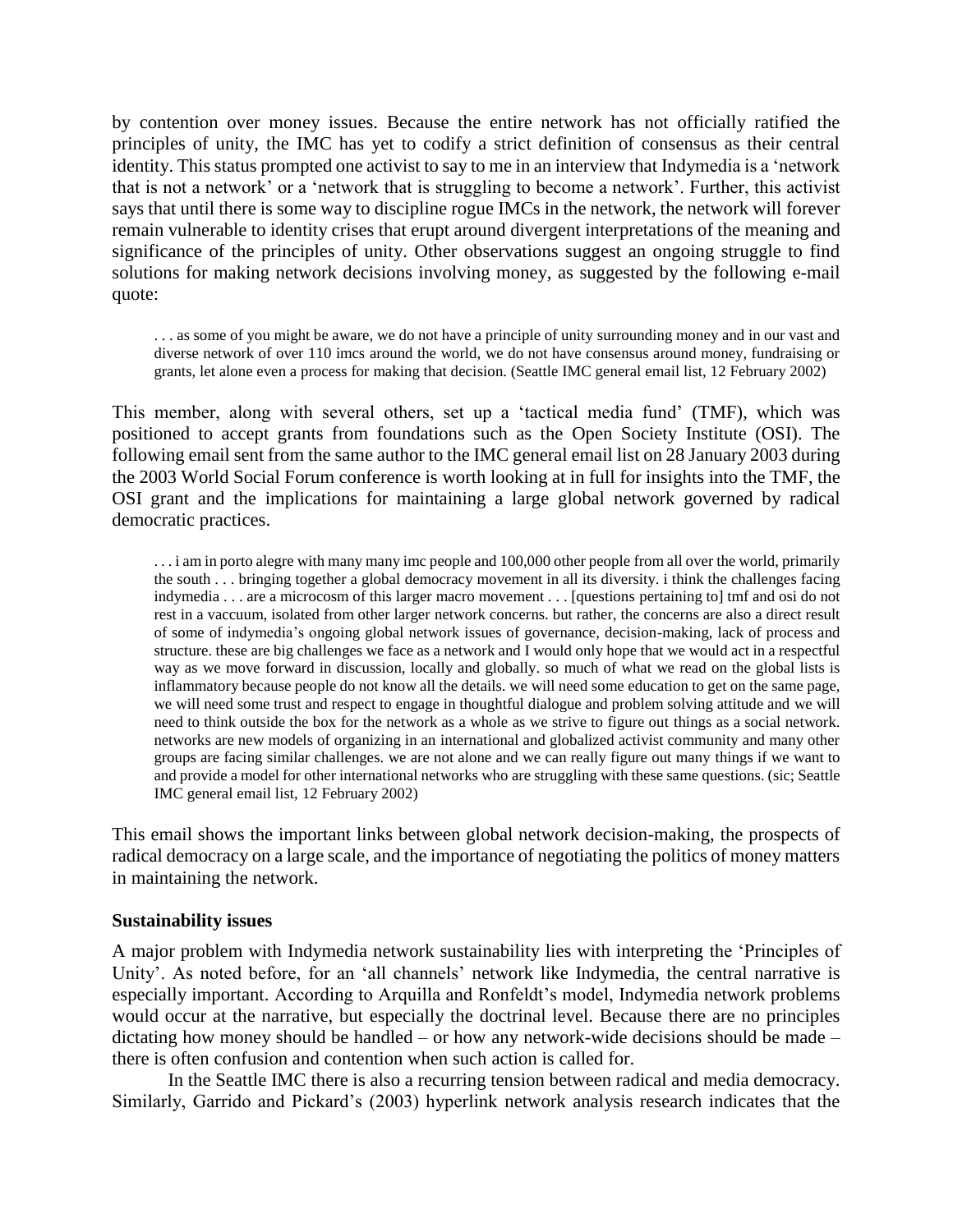Seattle IMC links most often to media democracy organizations. Thus, based on Garrido and Pickard's analysis of web page and hyperlink data, the Seattle IMC's focus on media democracy ties in with tensions in the larger global network, reflected in the following email from the general listserv.

- . . . the imc is engaged in basically two, distinct yet closely tied, projects.
- 1) turn the existing corporate media model upside down, providing open access to both create news and read/view/listen to the news that others have created.

2) create a non-hierarchical model of organizing that attempts to operate as much as a direct democracy as possible: institutionalizing decentralization and distributing power among its participants . . . i would also assert that the second objective is perhaps the most central to the imc mission and is also the most difficult. we do not know how to run a truly democratic institution. we try modeling ourselves after other efforts in history: the Paris communes, the Spanish anarchists, the antinuclear affinity models of the 1970's. but as a movement, we are only just learning how to create accountable, non-hierarchical institutions that are democratic. this is practice for the real thing . . . prefigurative politics. moreover, democracy is not streamlined. it is not fast and efficient. We intentionally create checks on power and review plans ad infinitum, just to make sure that it is the will of the group. it would be far more 'efficient' to just have a nice polite little totalitarian dictatorship, benevolent or not, and simply follow orders. we would 'get allot more done.' but that would be ridiculous. go work with any other media organization and you can do that. no, our strength is in our commitment to democracy, and our perpetual attempts at refining this practice. a practice that we have consistently been denied for far too long . . . (sic; Seattle IMC general email list, 14 May 2003)

The above email, consistent with my other data, suggests an ongoing tension in the Seattle IMC between focusing on democratizing the media and radicalizing all organizational democratic practices. This also relates to a central dilemma and contradiction negotiated in many IMCs and noted in previous work (Pickard, forthcoming) dealing with the tension between inclusivity and effectiveness that arises during the selection of featured articles. In their mission to be a credible media democracy organization that can challenge corporate media, IMC radical politics may sometimes prevent – or at least distract – them from actualizing these goals. I take these tensions into consideration below as I assess network strengths.

## **Lessons from Indymedia**

The sudden rise of the Indymedia network is worthy of scholarly attention for what it portends. In many ways, Indymedia can be viewed as a radical democratic experiment at the vanguard, grappling with the furthest extensions of democratic logic. To the extent that Indymedia activists and others like them succeed or fail in elevating radical democratic principles to a global network level may have implications for large areas of global society that are fast becoming more networked-based. In the following I revisit my initial research questions.

## *How does Indymedia correspond to social movement trends?*

Indymedia clearly embodies many of the SPIN attributes discussed earlier. The extent to which they are succeeding as a global network committed to radical democratic principles is inextricably connected to the nonhierarchical, networked based, leaderless model delineated by the SPIN model. Network expansion is facilitated by these attributes at both the local organizational level and the global network level.

*How are radical democratic principles manifest in Indymedia at the global network level?*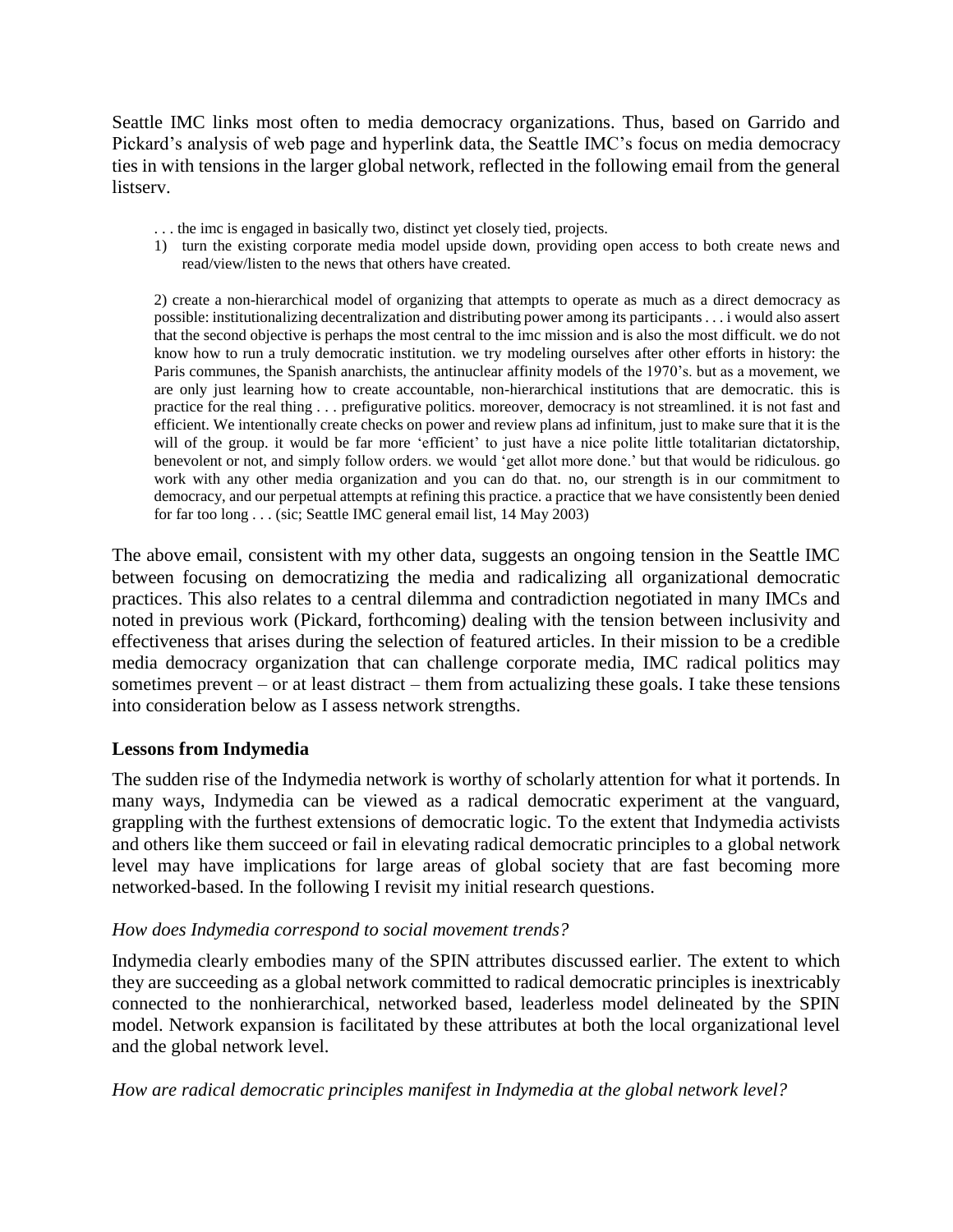The same radical democratic logic that infuses Indymedia organizational and technical constructions also structures the Indymedia global network. Elevated to the level of a distributed global network, this unprecedented adherence to radical democratic principles is maintained via internet-enabled technologies such as hyperlinks, listservs, internet relay chat (IRC), wikis and online documents. Without these technologies, it is difficult to imagine the global Indymedia network functioning at all. On the local level, more traditional forms of organizing are imperative. Meetings based on radical democratic decision-making are the glue that holds these organizations together, but also the source of many tensions.

## *What factors contribute to Indymedia network growth?*

Overall, democratic openness is the key to Indymedia network growth. Without open source capabilities, Indymedia websites could not be as easily replicated. Without radical egalitarianism guiding the formation of the network, marginalized communities would not subscribe to Indymedia's binding 'Principles of Unity'. Without the distributed nature of the network, decentralized decision-making, and the overall inclusivity encouraged by open meetings, Indymedia could simply not handle the breadth of diversity spanning across cultural, social and geographical spheres that it now contains.

## *Can we begin to ascertain Indymedia sustainability?*

Indymedia sustainability, according to Ronfeldt and Arquilla's five levels, gives a mixed forecast. Organizationally, Indymedia is maintained by its emphasis on process; technologically, Indymedia is sustained by the internet; socially, Indymedia is sustained by tight-knit friendships and common interests in the form of progressive politics and a commitment to radical democracy. However, Indymedia is most challenged at the doctrinal and narrative levels, as suggested by the breakdown in network operations over issues involving money. These issues strike at the core of Indymedia identity. Different interpretations of the principles of unity may cause fissures in the collective narrative.

Another means of assessing sustainability is to examine the strengths and limitations afforded by radical democratic network structures and practices. In examining the radical democracy manifest in network-based strategies, we can begin to understand the strengths and limitations, successes and failures and ultimately, the viability of such radical democratic politics.

#### *Strengths and Limitations of Radical Democratic Networks*

The underlying network structure within social movements affords activist organizations new strengths and possibilities. Divergent groups are now better connected for coordinating their efforts. Eschle notes that:

The construction of connections within and between movements enables more adequate knowledge of the complex ways in which power operates and the development of broader solidarities, thus enabling power relations in society to be tackled more effectively on a variety of fronts. (2001: 141)

Although long meetings and endless debates can sometimes bog down organizational operations, in responding to a fast-changing political situation, networks make decisions far more quickly and creatively than any organization with a bureaucratic chain of command. Paul De Armond (2001) illustrated how the Direct Action Network (DAN), the organizational prototype for Indymedia, was able to prevail during the WTO protests because of their network-based communicative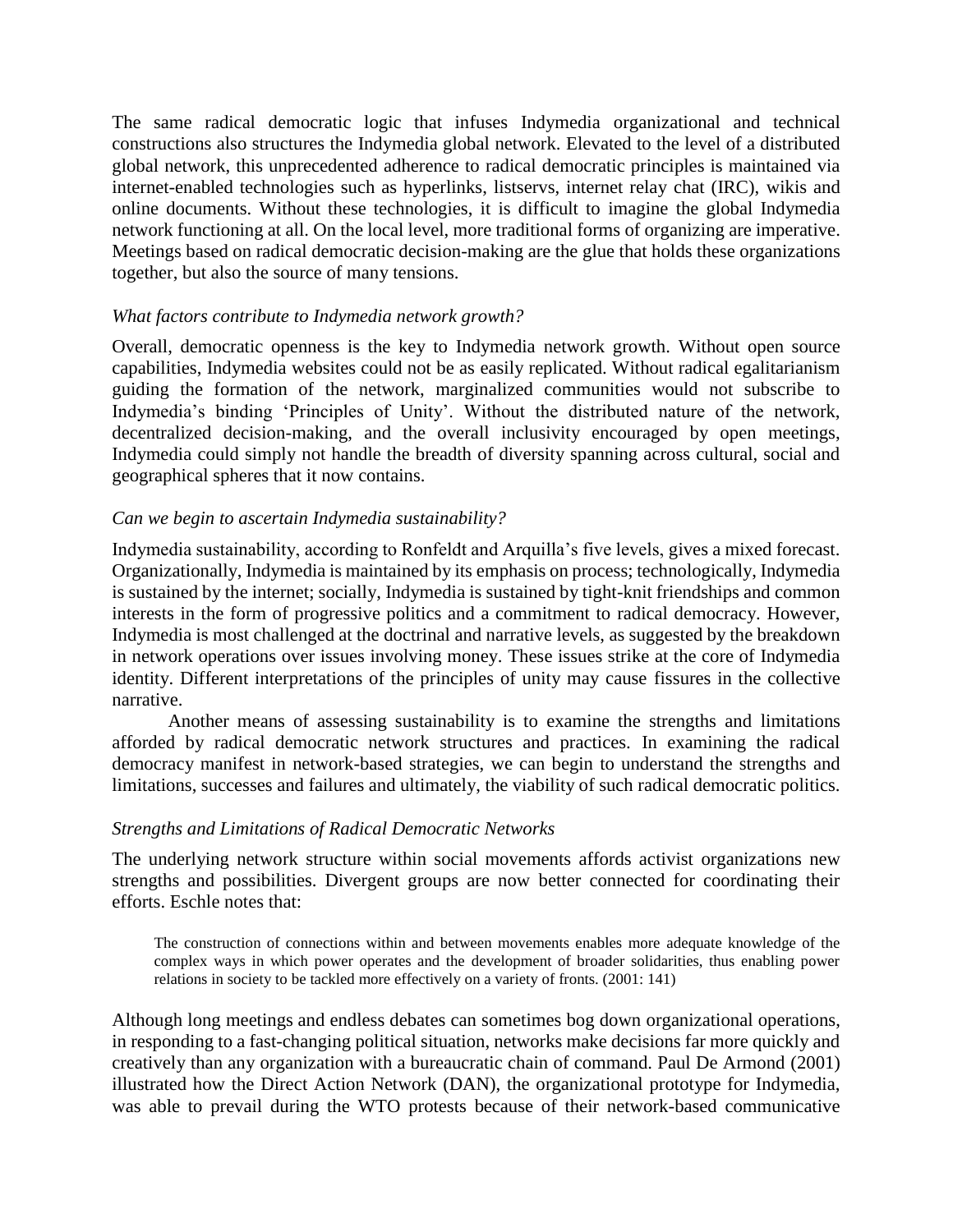structure comprised of cell phones and internet connections. This occurred in sharp contrast to other traditionally hierarchical groups, like the labor march, that were stymied by police. De Armond notes:

Institutions, such as corporate media, police, and the AFL-CIO, tend to depend on narrow communications – highly centralized and hierarchical. DAN's diffuse communications network allowed protestors to continuously adapt to changing conditions. The consultative form of decision-making enhanced the ability to coordinate large-scale actions. The police attempts to arrest ringleaders . . . were fruitless, since leadership and communication were widely shared throughout the network protest groups, and the communications network was continuously expanded and modified. (2001: 211)

De Armond testifies to the idea that radical democratic activist practices command strategic value beyond principled adherence to ethical codes that many activists champion.

Polletta argues that participatory democratic principles afford activists benefits in terms of increased solidarity, innovation and personal development (such as leadership skills) across a larger segment of the group compared to more hierarchical structures. Polletta explains:

In a decentralized organization, people can respond better to local conditions and can act quickly on decisions. ... Open discussion made it possible to solicit numerous proposals and insights. ... An experimental approach to decisionmaking often extended to a more general orientation to tactical choice that made for substantial innovation (2002: 211)

However, Polletta also notes that the participatory model becomes strained once membership expands beyond the small group level. Given the sheer enormity of the global IMC and its fastpaced growth, some of these strategic qualities may be diminished.

Facing these constraints, some Indymedia activists call for less of a purist approach and advocate for temporary hierarchies and less adherence to strict process, as indicated by a theme formally raised in Seattle IMC general meeting discussions during the spring of 2003 titled 'Process vs. Progress'. Decentralization in an activist network can allow for advantages but can also lead to institutional paralysis. Some IMCs may even try to recentralize the network by disciplining rogue IMCs not in compliance with the 'Principles of Unity'. We may see evidence for this strategic recentralization in the US-only IMC regional website launched shortly before the November 2004 presidential elections. Born from yet another identity-challenging, contentious discussion, this website, modeled after the syndication-based global site, holds no special prominence within the network. Yet, ideally it will help coordinate US-based IMCs into more directed political action and engagement with electoral strategies, including interventions into policy debates that may help actualize a more democratic media system.

Another persisting problem is power asymmetries within the network (north/south, reformist/radical) and lingering traditional hierarchies dominated by white North American men. Aided by the internet, Indymedia network sustainability may require constant process-laden meetings to make such radical democracy work. My future work will look at how the network changes over time as it responds to particular challenges. In the meantime, it is significant that, despite the formidable challenges facing it, and contrary to many theorists and activists' predictions, Indymedia is extending radical democratic practice to unprecedented levels.

#### **References**

Appadurai, A. (2000) 'Grassroots Globalization in the Research Imagination', *Public Culture*  12(1): 1–19.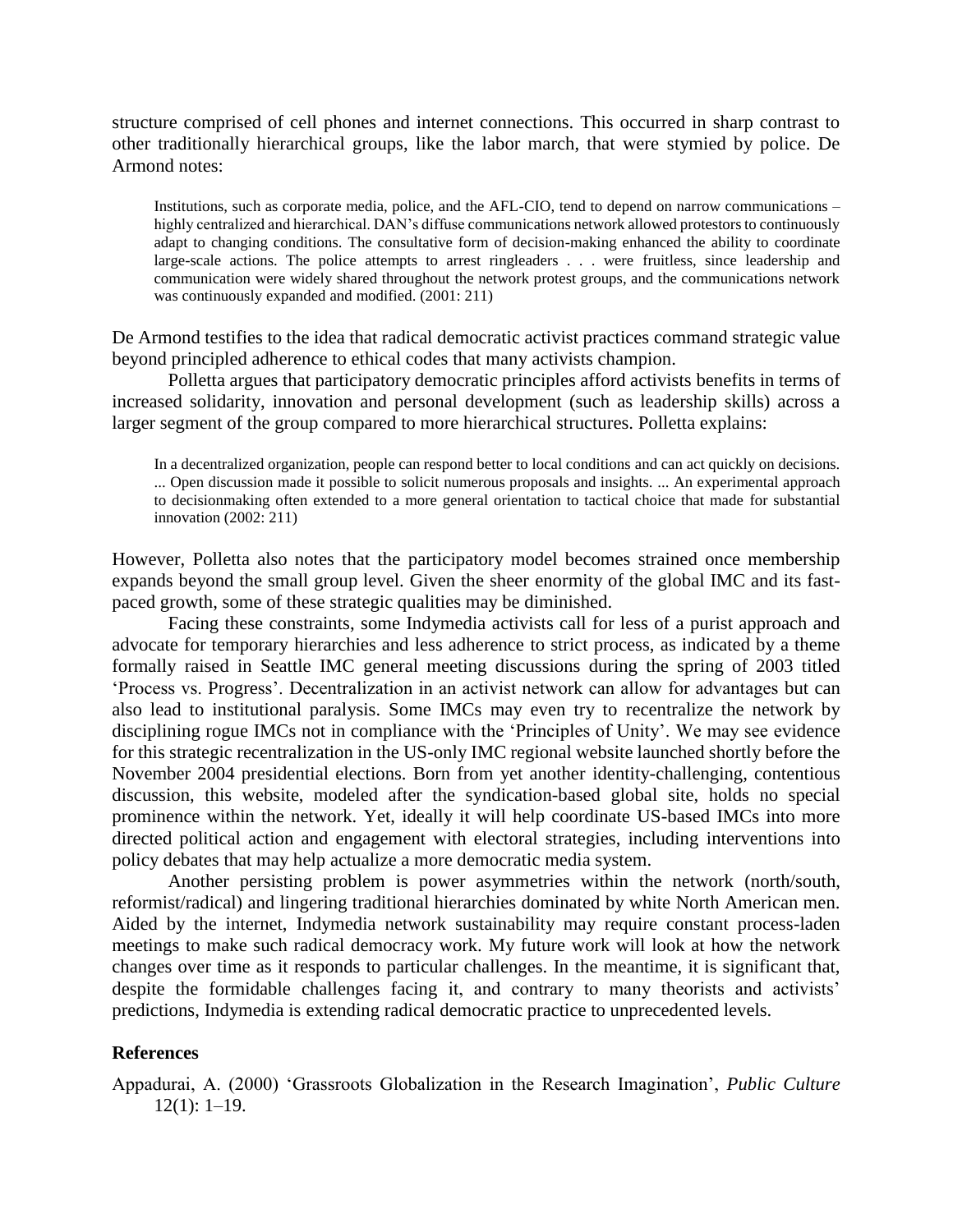- Arquilla, J. and D. Ronfeldt (1998) 'Preparing for Information-age Conflict, Part 1: Conceptual and Organizational Dimensions', *Information, Communication and Society* 1(1): 1–22.
- Arquilla, J. and D. Ronfeldt (2001) 'The Advent of Netwar (Revisited)', pp. 1–25 in D. Ronfeldt and J. Arquilla (eds) *Networks and Netwar: The Future of Terror, Crime, and Militancy*. Washington, DC: RAND, National Security Research Division.
- Benford, R. and D. Snow (2000) 'Framing Processes and Social Movements: An Overview and Assessment', *Annual Review of Sociology* 26: 611–39.
- Bennett, W.L. (2003a) 'New Media Power: The Internet and Global Activism', in N. Couldry and J. Curran (eds) *Contesting Media Power*. Oxford: Rowman and Littlefield.
- Bennett, W.L. (2003b) 'Communicating Global Activism: Some Strengths and Vulnerabilities of Networked Politics', in W. van de Donk, B.D. Loader, P.G. Nixon and D. Rucht (eds) *Cyberprotest: New Media, Citizens and Social Movement*. London: Routledge.
- Brecher, J., T. Costello and B. Smith (2000) *Globalization from Below: The Power of Solidarity*. Cambridge, MA: South End Press.
- Castells, M. (1996) *The Rise of the Network Society. The Information Age: Economy, Society and Culture, vol. I*. Cambridge, MA: Blackwell.
- Cleaver, H. (1998) 'The Zapatista Effect: The Internet and the Rise of an Alternative Political Fabric', *Journal of International Affairs* 5(2): 621–40.
- Clifford, J. and G.E. Marcus (1986) *Writing Culture: The Poetics and Politics of Ethnography*. Berkeley: University of California Press.
- Coopman, T.M. (2004) 'So Long and Thanks for the Infrastructure: Porting Resistance to Globalization', paper presented at the 2004 National Communication Association Chicago conference.
- De Angelis, M. (2000) 'Globalization, New Internationalism and the Zapatistas', *Capital & Class*  70: 9–34.
- De Armond, P. (2001) 'Netwar in the Emerald City: WTO Protest Strategy and Tactics', pp. 201– 35 in D. Ronfeldt and J. Arquilla (eds) *Networks and Netwar: The Future of Terror, Crime, and Militancy*. Washington, DC: RAND, National Security Research Division.
- Deuze, M. (2004) 'Indymedia, Journalism and Digital Culture', paper on Indymedia presented at the 2004 International Communication Association conference, New Orleans.
- Diani, M. (1992) 'Analyzing Social Movement Networks', pp.105–35 in M. Diani and R. Eyerman (eds) *Studying Collective Action*. London: Sage.
- Diani, M. (2003) 'Social Movements, Contentious Actions, and Social Networks: From Metaphor to Substance?' pp. 1–18 in M. Diani and D. McAdam (eds) *Social Movement Analysis: The Network Perspective*. London: Oxford University Press.
- Diani, M. and D. McAdam (2003) *Social Movements and Networks: Relational Approaches to Collective Action*. Oxford: Oxford University Press.
- Downing, J. (2001a) *Radical Media: Rebellious Communication and Social Movements*. Thousand Oaks, CA: Sage.
- Downing, J. (2001b) 'The Seattle IMC and the Socialist Anarchist Tradition', in M. Raboy (ed.) *Global Media Policy in the New Millennium*. University of Montréal, Canada: Luton University Press, UK.
- Eschle, C. (2001) *Global Democracy, Social Movements, and Feminism.* Boulder, CO: Westview Press.
- Fetterman, D. (1998) *Ethnography: Step-by-Step*, 2nd edn. Thousands Oaks, CA: Sage.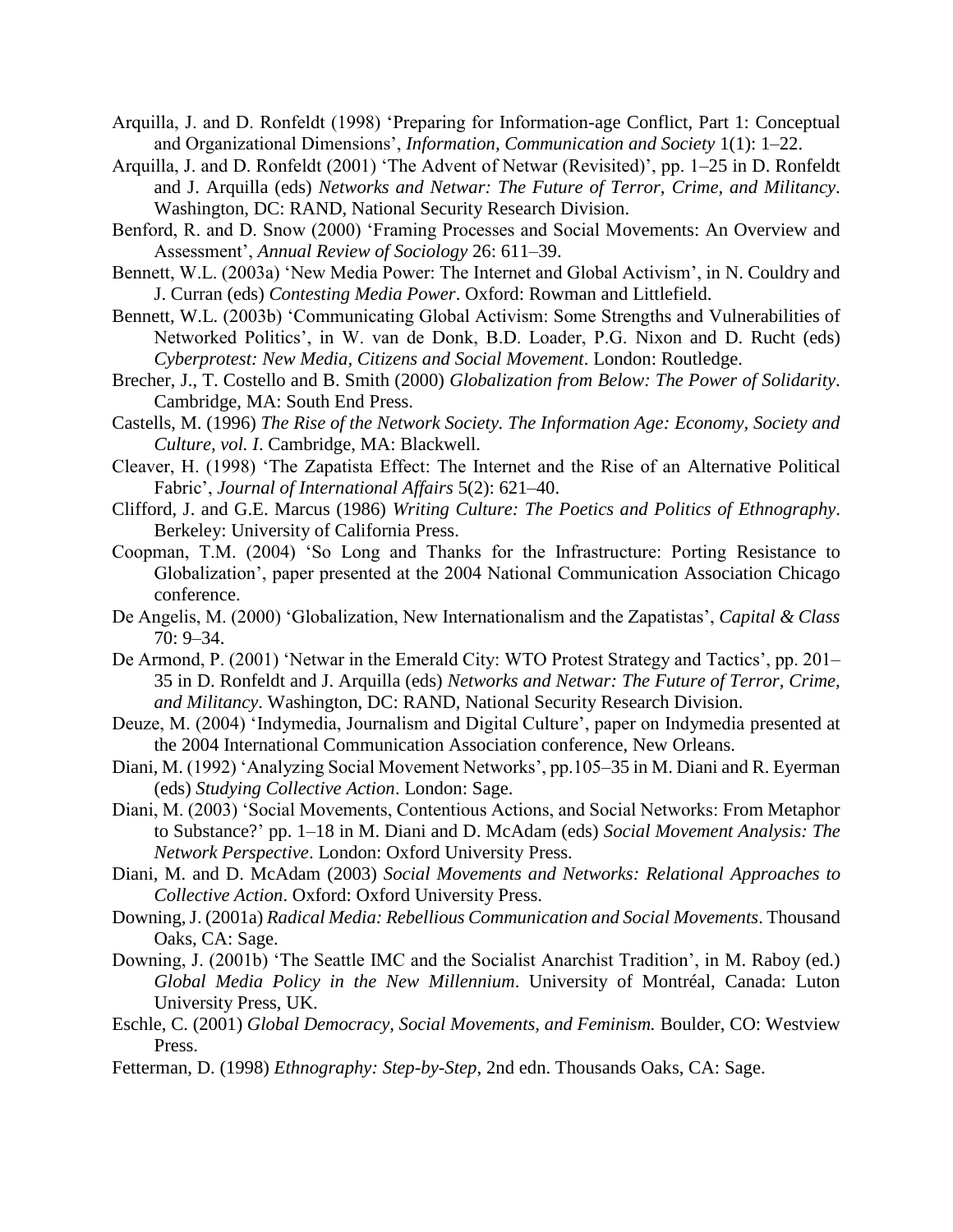- Gamson, W. (2001) 'Promoting Political Engagement', pp. 56–74 in W.L. Bennett and R.M. Entman (eds) *Mediated Politics: Communication in the Future of Democracy*. Cambridge: Cambridge University Press.
- Garrido, M. and V. Pickard (2003) 'Mapping Indymedia: A Comparative Analysis of IMC Subnetworks', paper presented at the ICA San Diego conference, May.
- Gerlach, L. (2001) 'The Structure of Social Movements: Environmental Activism and its Opponents', pp. 289–310 in D. Ronfeldt and J. Arquilla (eds) *Networks and Netwar: The Future of Terror, Crime, and Militancy*. Washington DC: RAND, National Security Research Division.
- Gerlach, L. and V. Hine (1970) *People, Power, Change: Movements of Social Transformation*. Indianapolis: Bobbs-Merrill.
- Halleck, D.D. (2002) *Handheld Visions*: *The Impossible Possibilities of Community Media*. New York: Fordham University Press.
- Hardt, M. and A. Negri (2000) *Empire*. Cambridge, MA: Harvard University Press.
- Indymedia (1999–2005) 'New IMC Information'. URL (consulted November 2005): http://docs.indymedia.org/view/Global/NewImcHowTo
- Jankowski, M. (2003) 'Exploration of an Alternative Internet-based Source of Movement News', paper presented at Digital Media Conference, Hong Kong, December.
- Keck, M.E. and K. Sikkink (1998) *Activists Beyond Borders.* Ithaca, NY: Cornell University Press.
- Kidd, D. (2003) 'Indymedia.org: A New Communication Commons', in M. McCaughey and M.D. Ayers (eds) *Cyberactivism: Online Activism in Theory and Practice*. New York: Routledge.
- Langman, L. and D. Morris (2003) 'Internet Mediation: A Theory of Alternative Globalization Movements', unpublished manuscript.
- Lave, J. and E. Wenger (1991) *Situated Learning – Legitimate Peripheral Participation*. Cambridge: Cambridge University Press.
- McAdam, D. (1982) *Political Process and the Development of Black Insurgency 1930–1970*. Chicago: University of Chicago Press.
- McAdam, D., S. Tarrow and C. Tilly (2001) *Dynamics of Contention*. New York, Cambridge University Press.
- McCarthy, J. and M. Zald (1977) 'Resource Mobilization and Social Movements: A Partial Theory', *American Journal of Sociology* 82: 1212–41.
- Melucci, A. (1996) *Challenging Codes: Collective Action in the Information Age*. Cambridge: Cambridge University Press.
- Morris, D. (2004) 'Globalization and Media Democracy: The Case of Indymedia', in D. Schuler and P. Day (eds) *Shaping the Network Society*. Cambridge, MA: MIT Press.
- Pickard, V. (2004) 'Co-opting the Internet to Cooperate: Models of Digital Democracy, Cyberresistance and Technological Dissent', Association for Internet Researchers, University of Sussex, September.
- Pickard, V. (forthcoming) 'Assessing the Radical Democracy of Indymedia: Discursive, Technical and Institutional Constructions', *Critical Studies in Media Communication*.
- Podolny, J.M. and K.L. Page (1998) 'Networks Form of Organization', *Annual Review of Sociology* 24(1): 57–76.
- Polletta, F. (2002) *Freedom is an Endless Meeting: Democracy in American Social Movements.*  Chicago: University of Chicago Press.
- Ragin, C. (1994) *Constructing Social Research.* Thousand Oaks, CA: Pine Forge.